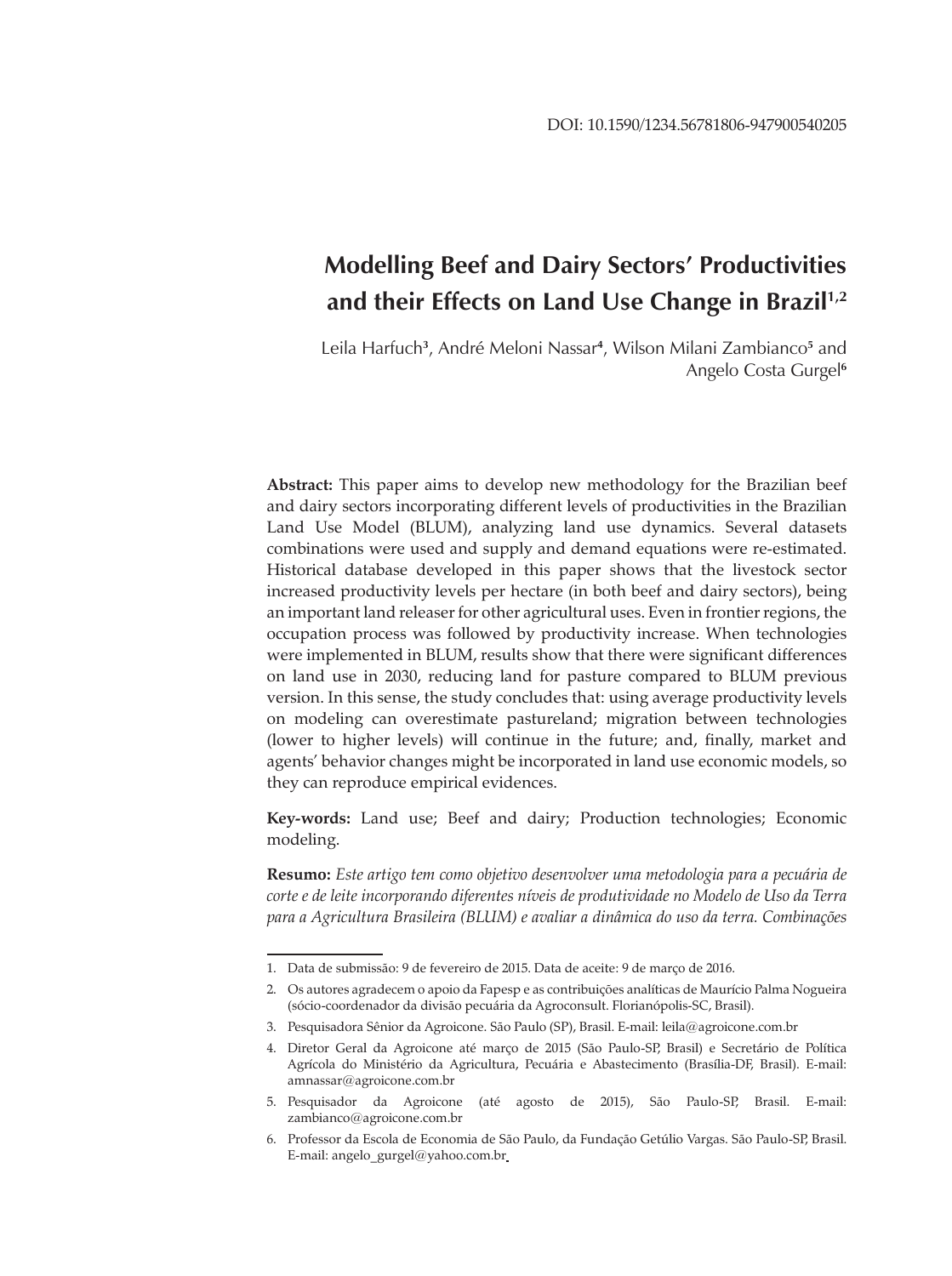*de fontes de dados foram utilizadas e equações de oferta e demanda foram reestimadas. Com base no levantamento de dados, pode-se afirmar que a pecuária brasileira aumentou a produtividade por hectare (de corte e de leite), sendo um importante "doador" de área produtiva para outros usos agrícolas. Mesmo em regiões de fronteira agrícola, o processo de ocupação foi seguido de aumento de produtividade. Ao implementar as tecnologias no BLUM, os resultados mostram que houve diferenças no uso da terra projetado para 2030, com menor área alocada para pecuária em relação à versão anterior do BLUM. Assim, pode-se concluir que: ao utilizar apenas a produtividade média da pecuária, o modelo tende a superestimar a área de pastagens; a migração entre tecnologias (de mais baixas para mais elevadas) tende a continuar no futuro; e, por fim, mudanças de comportamento do mercado e dos agentes econômicos devem ser incorporados nos modelos econômicos de uso da terra para que possam reproduzir evidências empíricas.*

**Palavras-chaves:** *Uso da terra; Pecuária; Tecnologias de produção; Modelagem econômica.*

**JEL Classification:** Q13, Q15, Q16.

### **1. Introduction**

Brazil has an important role on beef supply, both for domestic consumption and global exports. Since 2005, the country has been the second largest beef producer in the World, after the United States, and production growth rate increased rapidly. According to USDA (2014), in 1996, beef production was 6 million tons, reaching 9.7 million tons in 2005 and almost a million more in 2013. Exports is an important driver to the sector expansion. While in 1996 exports represented less than 100 thousand tons, in 2005 it achieved 1.9 million tons, representing 25% of global trade and became the world largest exporter.

Since most of beef and dairy production come from pasture based systems in Brazil, pasture occupies a large amount of land, around 170 million hectares (LAPIG, 2014). Due to its extension and the possibility to increase the production per hectare, pasture has an important role on land use dynamics with a large potential to release area to crops (COHN *et al*., 2014).

According to Martha Jr., Alves and Contini (2011), between 1950 and 2006 productivity yields explained 79% of beef and dairy production increase in Brazil and it was responsible for saving 525 million ha on land use for pastures. Same authors affirm that between 1996 and 2006, livestock activity started a modernization process,

increasing yields by 6.6% per year. Other studies suggest that the productivity of pasture increased substantially during the past decades and technologically more advanced and more efficient livestock production systems will be used in the future, mainly driven by competition for land among crops and pastures and environmental restrictions for land expansion (NEPSTAD *et al*., 2014; GIBBS *et al*., 2015; STRASSBURG *et al*., 2014).

Although livestock sector globally is responsible for two thirds of the land used for agriculture, representation of this sector in most of economic models should be improved (STEHFEST *et al*., 2013). Several land use models do not capture pasture intensification dynamics or, if so, do not consider empirical evidences and observed historical data to calibrate the models. However, lack of database also challenge researchers, and that is why developing database for the livestock sector is key for any land use change analysis for Brazil.

For the exposed reasons, this paper has two main objectives: understand Brazilian beef and dairy sectors dynamics (on land use) based on database analysis and development; and build a new module (improving land use dynamics methodology) in BLUM – Brazilian Land Use Model in order to better capture land use dynamics.

The methodology used was based on land use, supply and demand assessment for beef and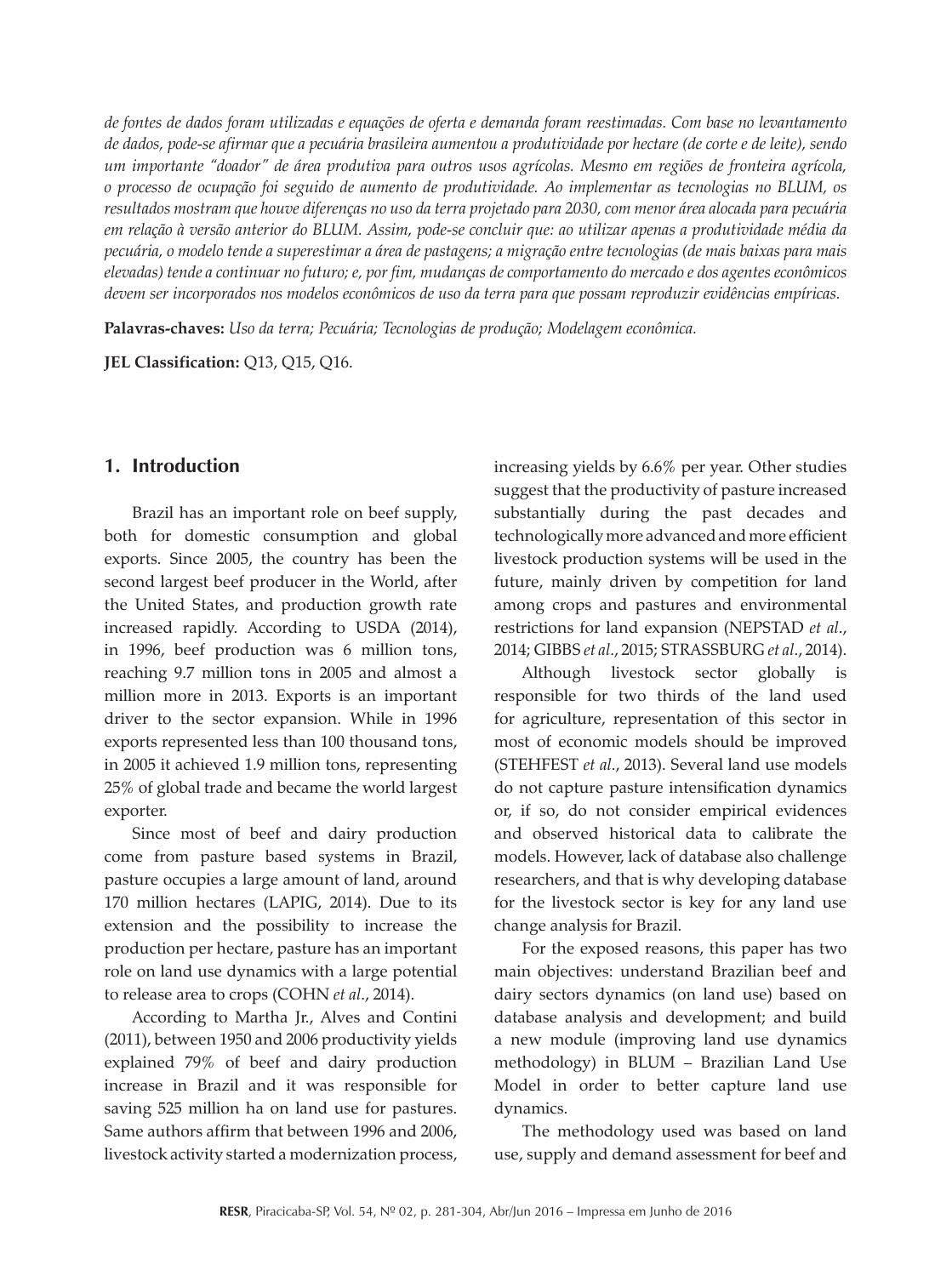dairy sectors, as developed in the Brazilian Land Use Model – BLUM. The following sections will provide detailed methods and methodologies used, step by step**<sup>7</sup>** .

# **2. Database improvements for beef sector: methodology and results**

Due to its complexity, database for the Brazilian beef sector need to be adapted and estimated considering different available sources. The reason behind this is that the main public source for the agricultural sector, IBGE, presents an inconsistent number for slaughtered animals compared to estimated beef consumption, exports and, consequently, production.

This issue also challenges agriculture and land use modelers, which understanding the sector and how it is translated into database and modeling are key to reproduce empirical evidence. This paper will show both approaches: estimating database and modeling the beef sector and land use.

The following logic was implemented in order to improve the beef sector historical database in BLUM (described in the next subsections): (i) estimate pasture area database; (ii) estimate the number of slaughtered animals and carcass weight for Brazil and BLUM regions

considering formal and informal slaughter (beef sector); (iii) estimate cattle herd per category for Brazil and BLUM regions (beef and dairy sectors); (iv) estimate technological profile for Brazil and BLUM regions considering zoo technical indexes and calculated productivities (beef and dairy sectors); (v) estimate costs of production for different technology level and returns per hectare (beef and dairy sectors).

### *2.1. Pasture database*

Pasture data in Brazil is only officially published by the Agricultural Census, which is the most detailed land use database in Brazil. However, although the Agricultural Census is available for a good number of years (1970, 1975, 1980, 1985, 1996 and 2006), there is no time series and up-to-date Agricultural Census. In addition, pasture data from 2006 has been highly criticized, due to the difficulties on collecting the information in areas that are not easily accessible, especially in the Amazon states. Time series for pasture data is available only for Sao Paulo state from the Instituto de Economia Agrícola (IEA).

In order to have land allocation for pastures projected by BLUM, this study used a two-step approach to develop a database for pastures. First, pasture area was defined for two years: 1996 and 2006. Second, a time series was developed from 1997 to 2005, and extended from 2007 to 2012, in order to cover the whole period of time-series historical data in the model. Although BLUM model needs data for its six regions**<sup>8</sup>** , state level data were used for 1996 and 2006. Using the results generated by Gouvello *et al*. (2010), pasture area for 2006 was obtained

<sup>7.</sup> It is important to mention that the database and methodology developed in this paper are unique, adapted for the BLUM model. The productivity database developed was simplified in order to represent the average production per hectare in each productivity level. Although this simplification is necessary for the modeling, technological profile for beef and dairy sectors was not considered on land use models for Brazil, making this paper an important advance for the literature. The authors are aware that there are several productive systems on beef and dairy sectors, such as croplivestock-forest integration, feedlots productive systems, sustainable intensification using better agricultural practices among others, but the main objective is to have production per hectare, independently of each specific productive system. Also, there is no detailed database available to ideintify each productive system in different Brazilian regions (such as the amount of land allocated in each activity, production of beef and other products per ha, productivity per ha, etc.), making impossible to incorporate detailed information into the model.

<sup>8.</sup> BLUM considered Brazil divided into six regions: South (states of Parana, Rio Grande do Sul e Santa Catarina); Southeast (states of São Paulo, Minas Gerais, Rio de Janeiro and Espírito Santo); Center-West Cerrado (states of Mato Grosso do Sul, Goiás, Distrito Federal and part of Mato Grosso state into Cerrado biome); North Amazon (part of Mato Grosso state into Amazon biome, Rondônia, Acre, Amazonas, Pará, Amapá and Roraima); Northeast Coast (states of Ceará, Rio Grande do Norte, Paraíba, Alagoas, Pernambuco and Sergipe) and Northeast Cerrado (states of Maranhão, Piauí, Tocantins and Bahia).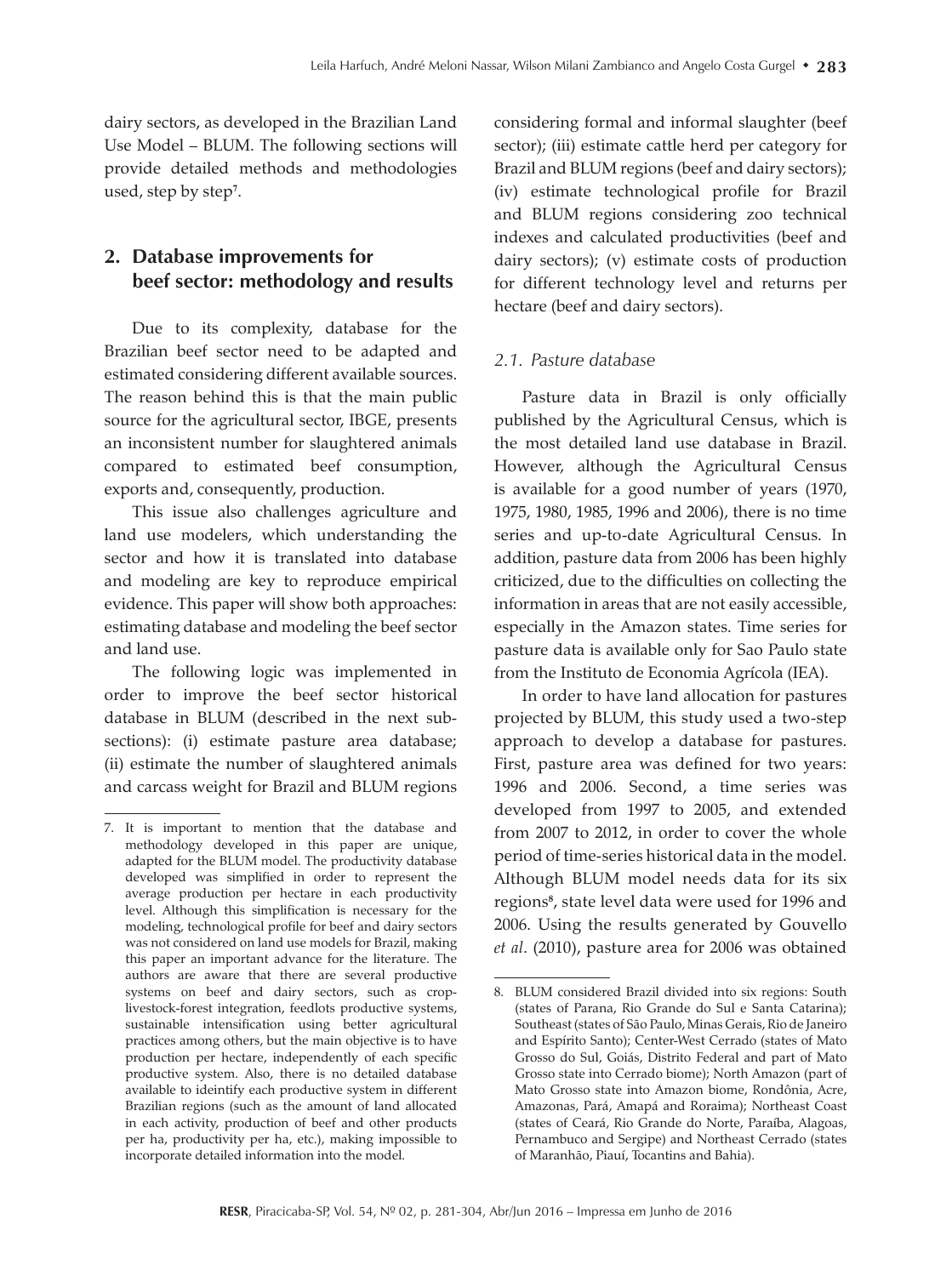using satellite images for almost all Brazilian municipalities (excluding the ones located on Pantanal, Caatinga and Pampa biomes). Considering satellite images and Agricultural Census for 2006, this research analyzed carefully both database and considered some criteria to have final pasture area for the year 2006. Also, considering the limitations on Agricultural Census database, some corrections were applied on 1996 data for some specific cases.

All the assumptions and criteria for pasture area in 1996 and 2006 were made considering each case, state by state. Basically, the most important assumption was that total land used for agriculture (considering all crops and pasture) could not decrease considering the 10 year length, 1996 and 2006. In the case of the Amazon region, 1996 pasture data was recalculated based on 2006 satellite images discounting the deforestation rate year by year for some states (like Acre, Amazonas, Para and Rondonia). In the case of Minas Gerais state, data from satellite images for 2006 and 1996 was corrected considering that pasture areas located in areas with high slopes were not captured by Agricultural Census. So, it was used Census database for 1996 plus this pasture area in higher slopes captured by satellite images in 2006. For the state of Sao Paulo, IEA pasture areas for 1996 and 2006 were used.

There are some points to be clear in the Center-West Cerrado region. For the state of Mato Grosso do Sul was used Agricultural Census 1996 and 2006 pasture data for the municipalities located on all biomes (Atlantic Forest, Cerrado and Pantanal). In the case of the state of Mato Grosso, which is in both Center-West Cerrado and North Amazon regions, was used pasture areas data from the Agricultural Census for 1996 and 2006. To breakdown the state into the two regions, it was considered the municipalities in each biome, considering that for the municipalities located on both biomes was used 50% of pasture areas in each region, methodology also used for all other crops areas in BLUM model. For the state of Goiás and Distrito Federal was used the Agricultural Census for both years. For all other regions (South, Southeast except the state of Sao Paulo and Minas Gerais, Northeast Cerrado) pasture areas were from Agricultural Census for both years 1996 and 2006.

The second step is to create a time series for the years that there is not available information for pasture areas. Two set of data were used: 1) deforestation rate; 2) cattle herd and lagged pasture area. For the Amazon region was used the deforestation rate discounting the expansion of crops areas year buy year, from 1997 to 2005. For 2007 and 2008 the deforestation rate was add on 2006 pasture area. For the other regions, since the state of Sao Paulo has a time series, it was estimated a regression on pasture area as a function of lagged pasture area and cattle herd. For all the regions was used the coefficients estimated to construct the time series, considering some adjustments, except for the Amazon as explained above.

|                     | 1996          | 2006        |
|---------------------|---------------|-------------|
| South               | 20,696,549    | 16,109,752  |
| Southeast           | 31,287,315    | 28,526,107  |
| Center-West Cerrado | 55,058,330    | 49,503,929  |
| North Amazon        | 33,944,605    | 45,472,201  |
| Northeast Coast     | 9,877,573     | 10,885,014  |
| Northeast Cerrado   | 33,276,922    | 32,778,453  |
| <b>Brazil</b>       | 184, 141, 294 | 183,275,457 |

**Table 1.** Pasture area in BLUM regions for 1996 and 2006 (hectares)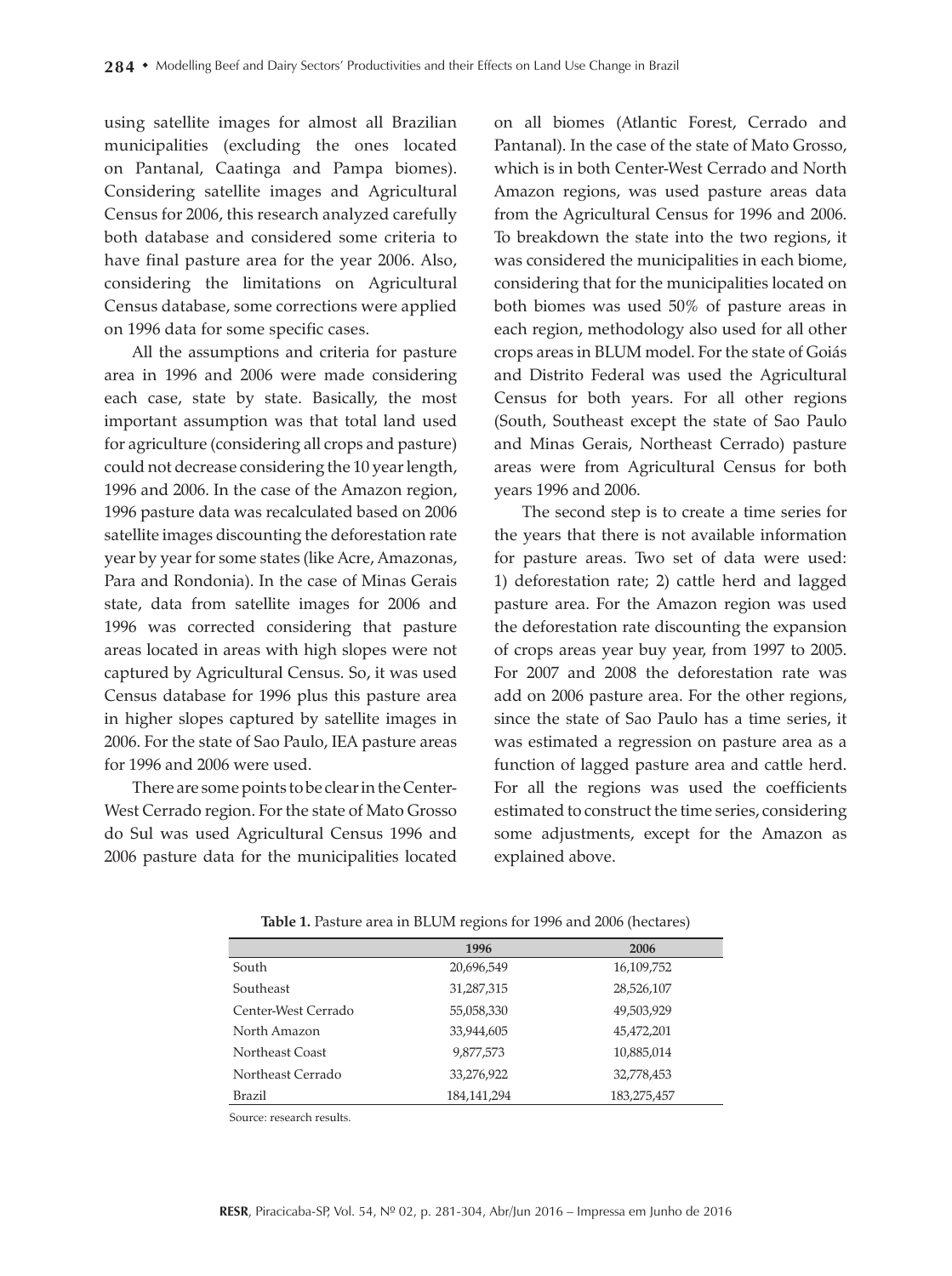### *2.2. Slaughtered animals and carcass weight database*

Since 1997, IBGE (2014a) publishes database on a quarterly research for slaughtered animals, detailing the type of sanitary inspection and by category of cattle (cows, steers, heifers and calves). The regional division on inspection also restricts the regional commercialization, which means that county sanitary inspection restricts to the county the production and final consumption of the animal product. However, IBGE (2014a) database is insufficient to explain the total supply of beef, because it does not account total slaughtered cattle. There is a large "informal" production of beef in Brazil, not captured in the published database. This is evident when we compare for a historical period the difference on the number of slaughtered animals with the production of bovine leather, which should be one to one relationship (Figure 1).

Specialists on the sector has using leather database to determine the adjustments on slaughtered animals and estimate beef production. This approach was combined with the slaughtered animals by category and by inspection type, since bovine leather is still lower than total estimated slaughtered bovines (due to quality of bovine skin and losses) and a new database was estimated for BLUM regions and Brazil, as shown in Figure 2.

Both Figures 1 and 2 show that the share of informal slaughter is reducing overtime, due to changes on the sector structure (concentration of industries) and command and control policies.

For slaughtered weight (carcass weight equivalent) was used IBGE (2014a) database for each category and type of inspection and applied to total estimated slaughter by category in order to calculate beef production in a given year.





Source: IBGE (2014a), IBGE (2014b).





Source: IBGE (2014a), research results.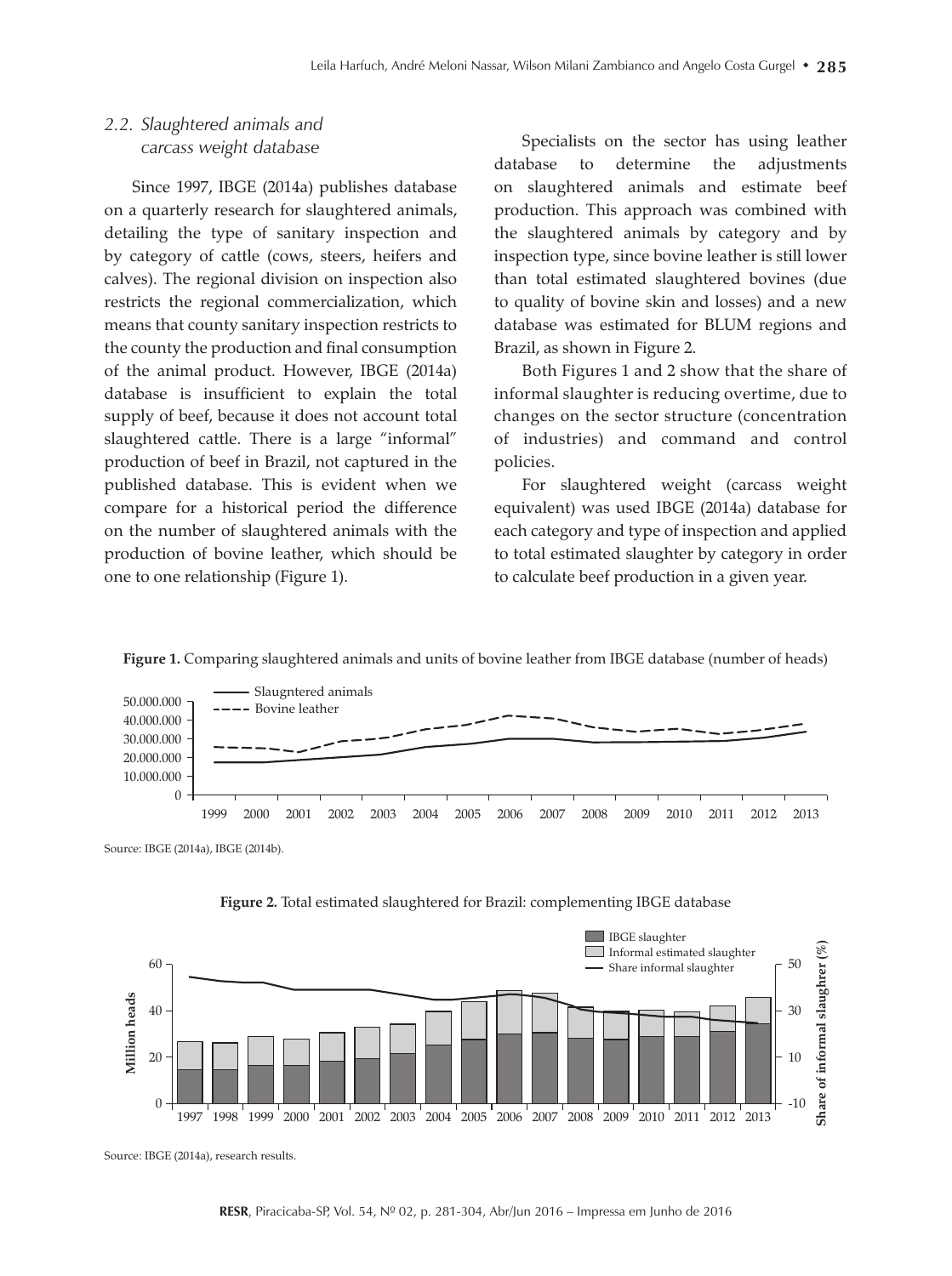## *2.3. Estimating cattle herd per category and per region*

For total cattle herd by BLUM region was used IBGE (2014c) database (livestock research by municipality) and this research also provides the number of milking cows, which is used as a sub-category in BLUM (dairy cows is part of total cows shown in Figure 3).

The challenge is to develop a time-series for the different categories of cattle herd by region, since the only available public data is the Agricultural Census (IBGE, 2014d), which has a different number for total cattle herd compared to IBGE (2014c). However, having a starting point in 1996 based on IBGE (2014d) and another for the year 2006, combined with zoo technical indexes and slaughtered animals by category (explained in the previous section), was possible to develop this database considering that the whole Brazil has a complete cycle<sup>9</sup> system of production. Figure 3 shows the results.

Similar rationale was implemented to estimate the cattle herd by category for the six BLUM regions. Some adjustments were applied to guarantee that the sum of each category by region was the same as estimated for Brazil as whole and also the sum of the categories in each region need to be the same of the total herd of the region estimated using IBGE (2014c).

# *2.4. Costs of production and profitability database*

The cost structure is different for each combination of activity and production system and adopted technology. The idea implemented in this paper in order to capture different structures for the beef sector in BLUM is based on yields per hectare applied to a complete cycle productive system (considering 1@ is around 15 kg of carcass weight equivalent – CWE): "Low technology" – production up to 3@/hectare/year (up to 45 kg/ha/ year); "Medium technology" – production from more than 3@ and up to 6@/hectare/year (from 45 up to 90 kg/ha/year);"Growing technology" – more than 6@/hectare/year (more than 90 kg/ha/ year).

The cost structure was developed based on consultancies of cattle ranchers with similar description (based on a complete cycle farm), CNA (2012) and Cepea (2012) available database.

Eleven components of managing costs was considered, including nutritional plan for the cattle, pasture management and fixed costs for the farm: fertilizers; defensives; energy concentrated; protein concentrated; fuel; salt mineral; veterinarian products; immobilized costs; salaries; machineries; administration and reposition. The cost structure is similar for all six regions in BLUM, but the absolute value differs when applied regional prices for each component of cost.

Nutrition and pasture management (fertilizers and defensives use) are the two main important differences on cost structure for the three technologies. For nutrition, supplementary feed (mainly corn and soybean meal) is only considered for growing technology; for fertilizers and defensives are used on medium and growing.

Revenue per hectare for each system was calculated based on the level of productivity per hectare multiplied by the price of kilogram of live cattle. The last one is the same for all technologies, but different in each region. Profitability per hectare is the result of revenue minus cost. Implementing all improvements in BLUM, prices of live cattle per kilogram and productivity per hectare (kg/ha) are estimated endogenously.

# *2.5. Mapping technological profile for the beef sector in Brazil*

Considering the estimated database on pasture area, cattle herd and slaughtered animals per category it is possible to calculate

<sup>9.</sup> Important to mention that Brazil has several different systems of production for cattle raising. This study considered three productive systems: Cow-Calf System; Stocker-Yearling System and Complete Cycle.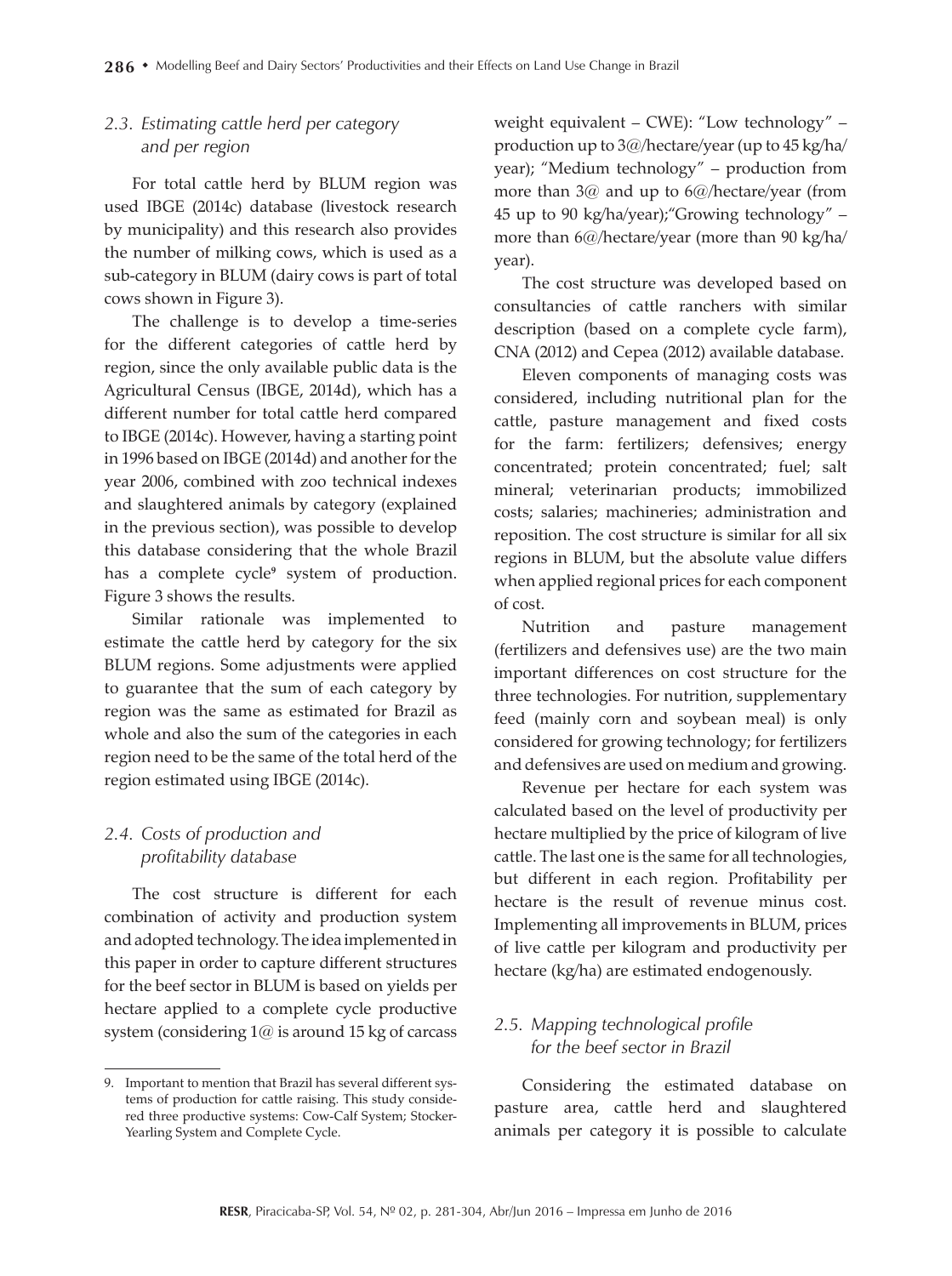

#### **Figure 3.** Estimated cattle herd by category for Brazil (1,000 heads)

#### **Figure 4.** Cost structure for Complete Cycle with Low technology



Source: Research results based on Agroconsult database.





Source: Research results based on Agroconsult database.

Source: Research results.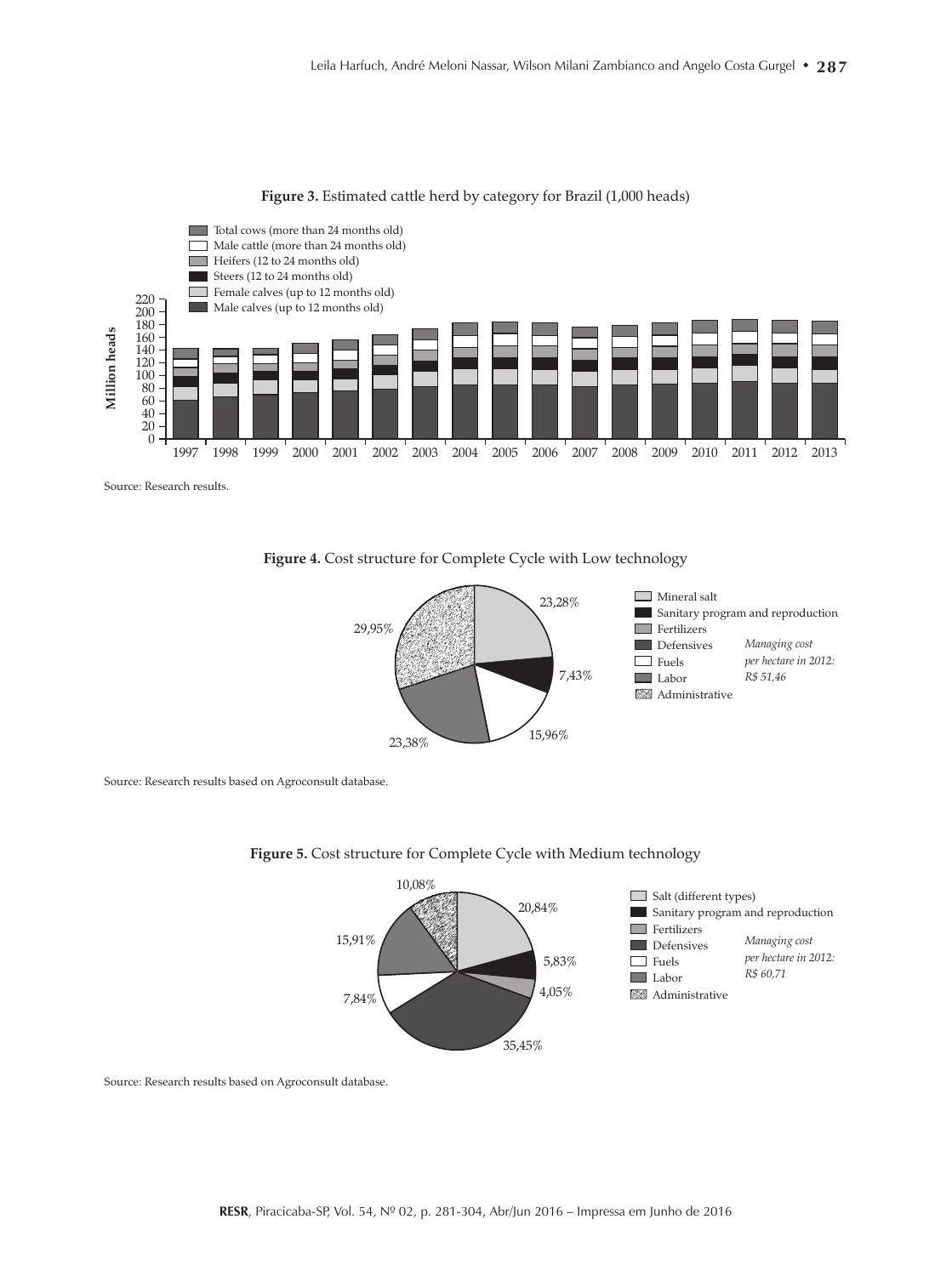

#### **Figure 6.** Cost structure for Complete Cycle with Growing technology

Source: Research results based on Agroconsult database.

some parameters on productivity per ha**10**. The most common yield parameter used is stocking rate (number of animals per hectare), but, alone it does not capture the real productivity of pasture. The combination of production per ha (using slaughtered animals and carcass weight) and the number of animals in live weight is the productivity parameter used in order to map the technological profile. The average weight of cattle herd (which has different categories with different live weight) is 10.5 kilogram (average @). So, the total production of live animal in CWE (*PH*) in a given year was calculated as:

$$
PH_t = (TS_t \times SW_t)/15 + (CH_t - CH_{t-1}) \times 10.5 \quad (1)
$$

*PH* is the production of live animal in carcass weight equivalent (in @ CWE); *TS* is total slaughtered animals (in heads); *SW* is the slaughter weight (in Kg/head, CWE); *CH* is total cattle herd (in heads).

Dividing equation (1) by the total pasture area (*Ap*) will result on the productivity per hectare (*yl*) in terms of live animal production in a given year in @ CWE (or 15 kg CWE):

$$
y l_t = PH_t / Ap_t \tag{2}
$$

It is also important to use the productivity in terms of beef production per hectare (kg/ ha), considering the total slaughtered animals multiplied by CWE and divided by pasture area.

The challenge on estimating beef production divided in different productivity levels is the lack of database, since all database available and estimated were exhausted. The next step is to estimate the share of production on each technological level.

For that purpose, this study used Agricultural Census database for 1996 and 2006 and estimated pasture area and cattle herd. First was estimated the starting point in 2006, using an optimization problem that gives the combination of technological levels that results on the average productivity calculated (equation (2)) and the assumptions on each technological level. It was used the "solver" analysis available at Excel software, which the objective function is the productivity equals to the number calculated (2) considering the range of each tech level and changing the shares of each tech so they sum 100%. It is important to notice that "growing" tech can still be considered low for specialists, but considering the average yields estimated for Brazil and for the six regions, the share of yield that is higher than 6@/ha is rare in regions like Northeast Coast and Northeast Cerrado (Figures 7 and 8).

<sup>10.</sup> Important to notice that BLUM has equations for cattle herd by cathegory (by animal age and sex), slaughter by cathegory, slaughter weight, calf production (animal birth), as described at Icone (2014). Those equations also show zoo technical indexes for beef and dairy sectors.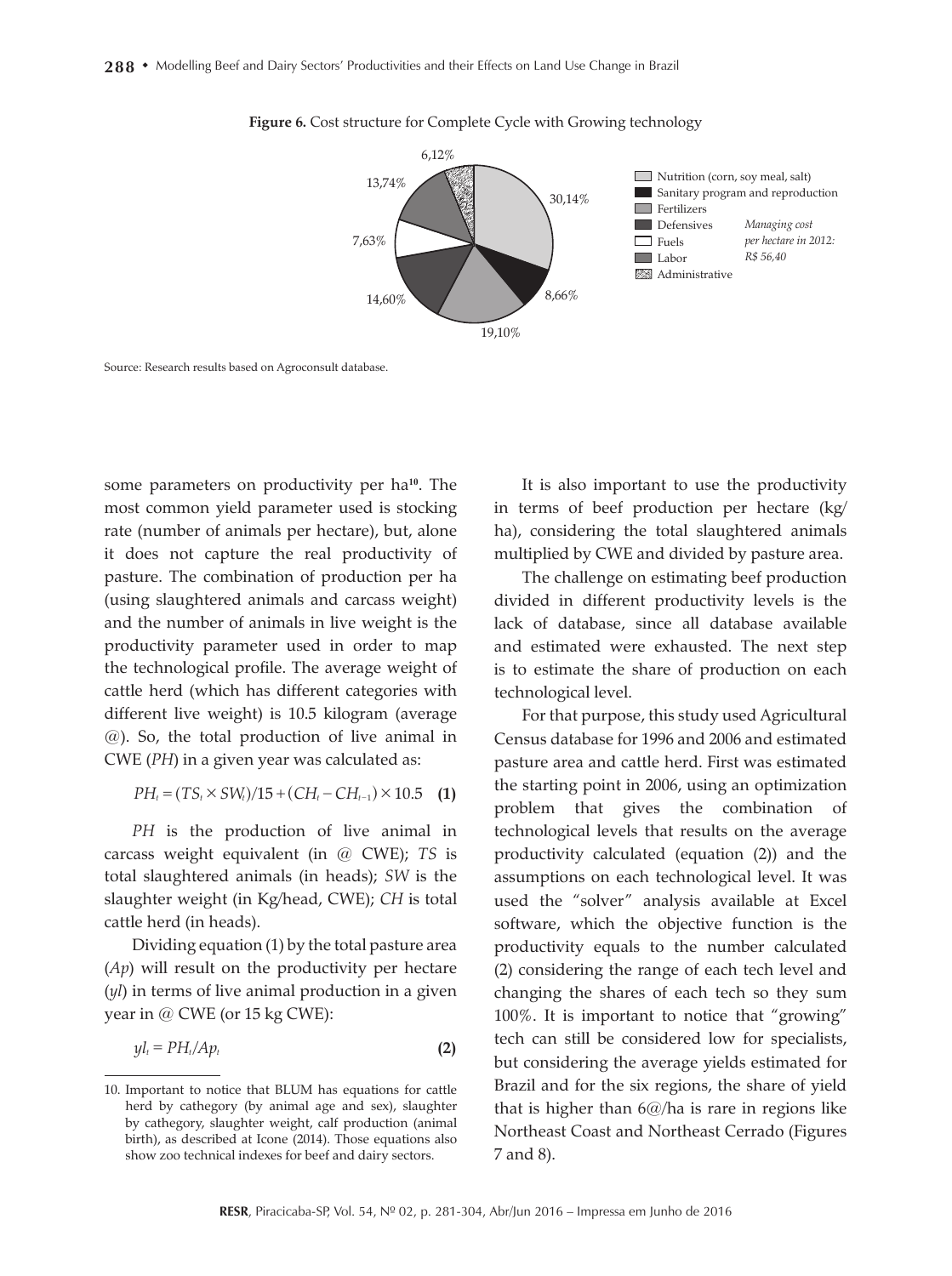



Source: Research results.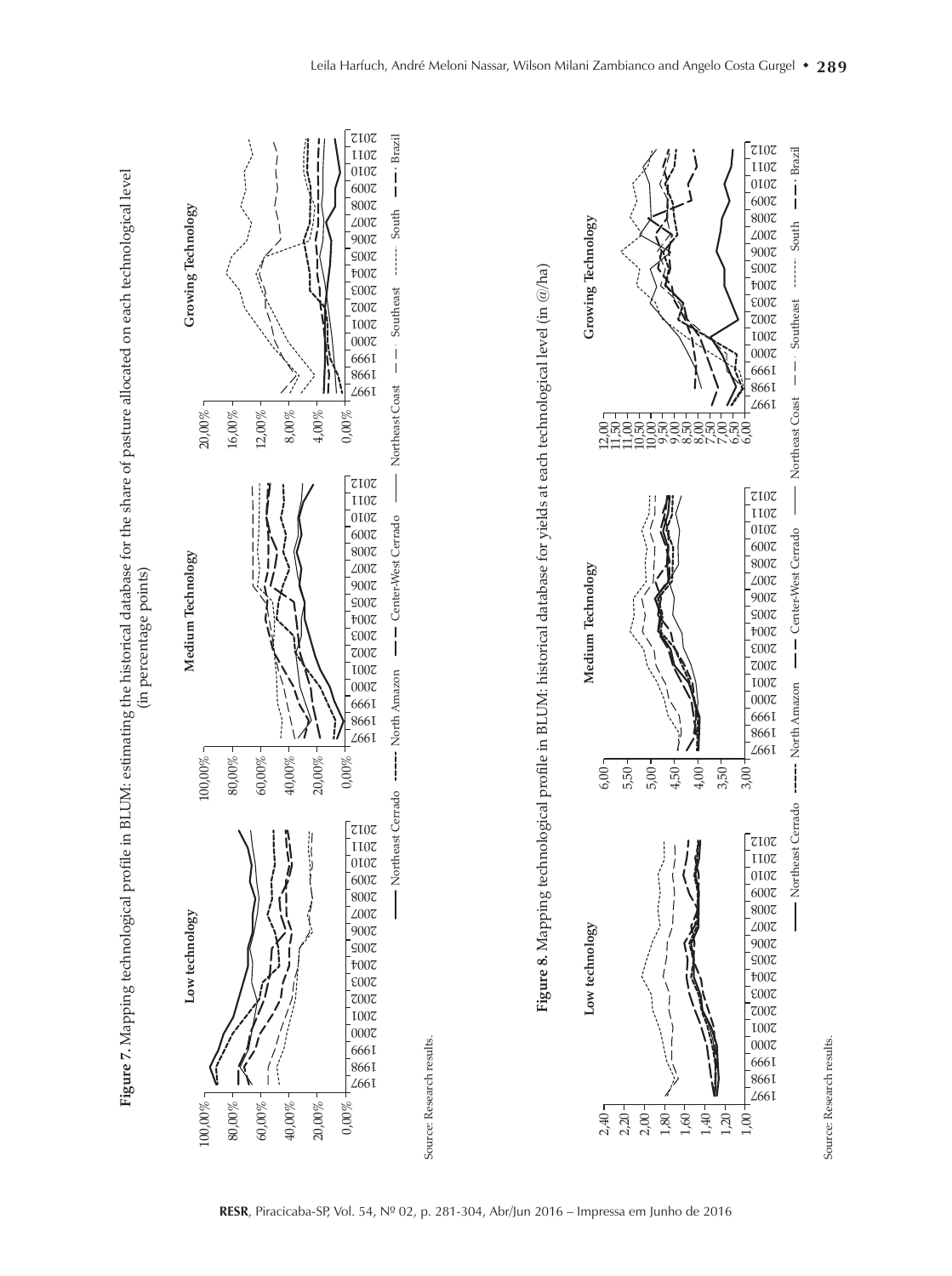In addition, not only there was migration from one technology to another, but also was observed and estimated productivity changes for a given technology (Figure 8). Gradually, there was a reduction on low technology allocated area, increasing the range of medium and high productivity levels.

Between 1997 and 2006 there was a considerable change in the productivity profile of Brazilian beef sector in almost all regions, except in the Northeast Coast. The share of production using low tech reduced considerably and was largely displaced by medium tech. It is important to highlight the regions North Amazon and Northeast Cerrado, which reduced from 91% the share of area in low tech to 52% and 68%, respectively, showing that the occupation process in the frontier was followed by technological improvements. Growing tech has also increased in the South and Southeast regions, where there is high competition for land with other uses.

In the period from 2006 to 2012 the trend was similar, however, as there was a reduction of the total herd explained by the dynamics of the activity itself, the process on increasing productivity per hectare was slower. As market conditions changes, the intensification process also changes.

# **3. Implementing beef sector technological profile in BLUM**

After estimating the database on technological profile, costs of production and returns per hectare for the beef sector by BLUM region, structural changes were implemented in the model in order to have endogenously estimated the three technological levels. The main idea is that each technological system compete for land with each other and also compete with other crops and native vegetation. That means that it was estimated a new set of competition matrices in order to be incorporated in BLUM, changing its land use dynamics.

In addition, the importance of beef and dairy sectors on affecting total land allocated to agricultural production was also changed. The assumption is that the displacement of natural vegetation by pastureland is determined by low technology system at time *t*, but it can improve technology on *t+1* on the competition effect.

On BLUM land use section, the scale effect (total land allocated to agricultural use) is estimated considering the weighted average return of the agricultural sector, while the weighting vector of deforestation rate caused by each agricultural activity was obtained by satellite imagery and GIS modeling (see equation (4) at Icone, 2014). The return considered for each hectare of pasture over new agricultural frontier is determined by, first, low technology, and then competition for land can result on technological improvements of pastureland.

Cross area elasticity is represented by a set of competition elasticities matrices, one for each BLUM region, where competition effect among all crops and three technologies for pasture is considered (equation (9), Icone, 2014). In the case of competition between the three technological levels for the beef sector, cross elasticities are representing the change on the share of area for one technology as a response for the return of other technology. As an example, Table 2 compares the original elasticity matrix for the Center-West Cerrado region and the results incorporating the structural changes for beef and dairy sectors.

One might notice that the absolute value of the elasticities changed on the improved version compared to the previous one, mainly for pasture. The dynamics of pasture is the following: grains compete mainly with medium and growing technologies; sugarcane competes mainly with low technology pasture and competition among the three technologies of livestock goes from low to medium to growing. Also, since the matrix might comply with the regularity conditions (homogeneity, symmetry and adding up), the share of low technology level is determined as the result of total area allocated for agriculture less the share that goes to crops, medium and growing technology for livestock. The sum of the shares of all crops and pasture technologies needs to be one.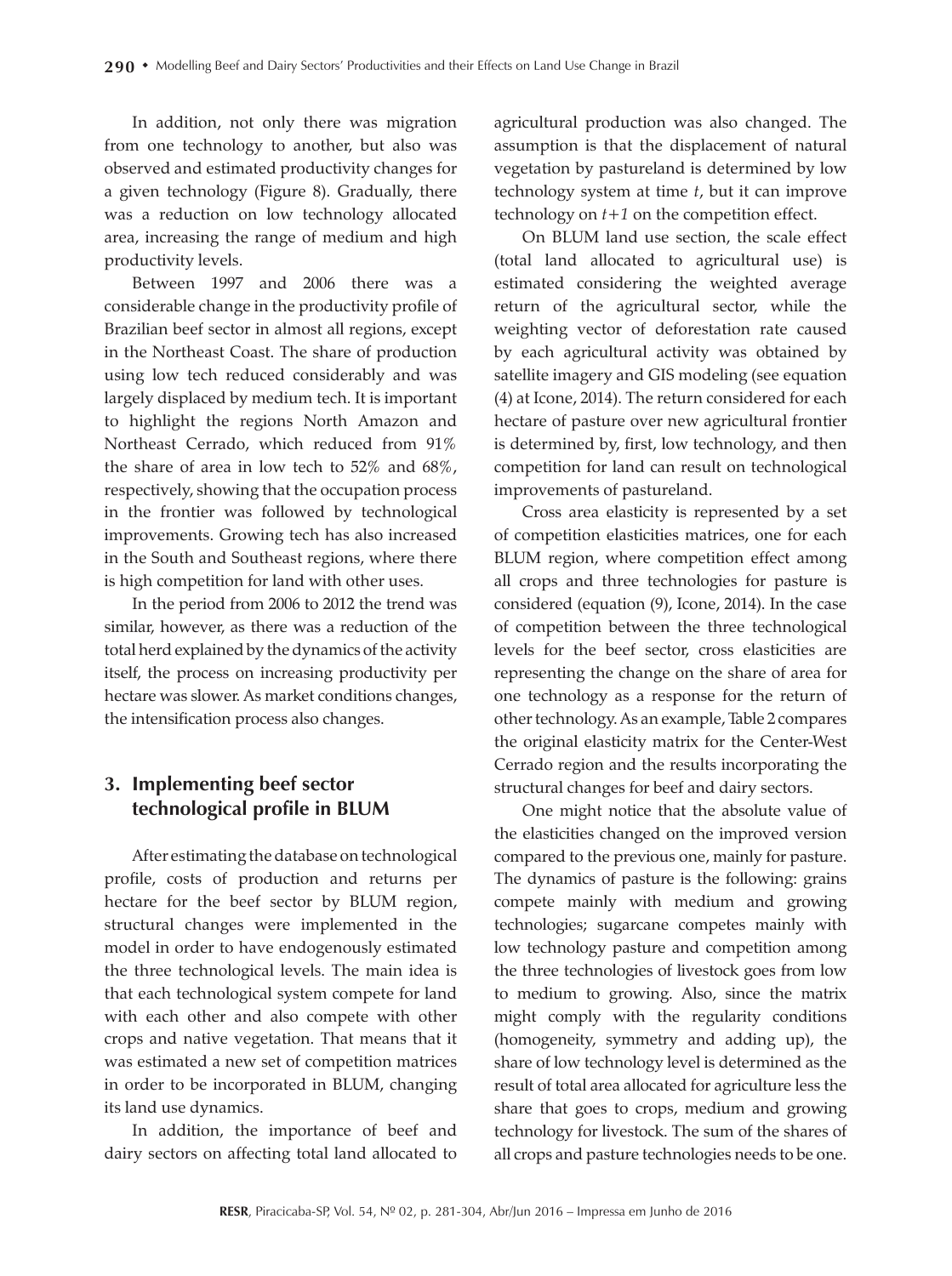| <b>Previous version</b>    | Corn<br>1st crop | Soybeans  |           | Cotton      | <b>Rice</b>         | Dry beans<br>1st crop | Sugarcane                 |                   | Pasture        |
|----------------------------|------------------|-----------|-----------|-------------|---------------------|-----------------------|---------------------------|-------------------|----------------|
| Corn 1st crop              | 0.1962           | $-0.2355$ |           | $-0.0452$   | $-0.0066$           | $-0.0014$             | $-0.1426$                 |                   | $-0.0200$      |
| Soybeans                   | $-0.0059$        | 0.4674    |           | $-0.0049$   | $-0.0021$           | $-0.0003$             | $-0.0107$                 |                   | $-0.0543$      |
| Cotton                     | $-0.0270$        | $-0.1163$ |           | 0.2532      | $-0.0001$           | 0.0000                | $-0.0397$                 |                   | $-0.0173$      |
| Rice                       | $-0.0044$        | $-0.0563$ |           | $-0.0001$   | 0.1266              | 0.0000                | $-0.0120$                 |                   | $-0.0103$      |
| Dry beans 1st crop         | $-0.0022$        | $-0.0189$ |           | 0.0000      | 0.0000              | 0.1011                | $-0.0140$                 |                   | $-0.0005$      |
| Sugarcane                  | $-0.0290$        | $-0.0862$ |           | $-0.0135$   | $-0.0037$           | $-0.0017$             | 0.5000                    |                   | $-0.0625$      |
| Pasture                    | $-0.0006$        | $-0.0689$ |           | $-0.0009$   | $-0.0005$           | 0.0000                | $-0.0128$                 |                   | 0.0117         |
| Improved<br><b>Version</b> | Corn 1st<br>crop | Soybeans  | Cotton    | <b>Rice</b> | Dry<br>beans<br>1st | Sugarcane             | Pasture<br><b>Growing</b> | Pasture<br>Medium | Pasture<br>Low |
| Corn 1st crop              | 0.1942           | $-0.1855$ | $-0.0652$ | $-0.0066$   | $-0.0014$           | $-0.1026$             | $-0.0256$                 | $-0.0085$         | $-0.0019$      |
| Soybeans                   | $-0.0047$        | 0.4619    | $-0.0049$ | $-0.0021$   | $-0.0003$           | $-0.0107$             | $-0.0107$                 | $-0.0107$         | $-0.0121$      |
| Cotton                     | $-0.0389$        | $-0.1163$ | 0.2532    | $-0.0001$   | 0.0000              | $-0.0397$             | $-0.0066$                 | $-0.0033$         | $-0.0015$      |
| Rice                       | $-0.0044$        | $-0.0563$ | $-0.0001$ | 0.1266      | 0.0000              | $-0.0120$             | $-0.0020$                 | $-0.0010$         | $-0.0031$      |
| Dry beans 1st crop         | $-0.0022$        | $-0.0189$ | 0.0000    | 0.0000      | 0.1006              | $-0.0060$             | $-0.0010$                 | $-0.0005$         | $-0.0003$      |
| Sugarcane                  | $-0.0159$        | $-0.0659$ | $-0.0103$ | $-0.0028$   | $-0.0006$           | 0.5000                | $-0.0010$                 | $-0.0020$         | $-0.0269$      |
| Pasture Growing            | $-0.0028$        | $-0.0466$ | $-0.0012$ | $-0.0003$   | $-0.0001$           | $-0.0007$             | 0.1000                    | $-0.0100$         | $-0.0010$      |
| Pasture Medium             | $-0.0012$        | $-0.0594$ | $-0.0008$ | $-0.0002$   | 0.0000              | $-0.0018$             | $-0.0128$                 | 0.1000            | $-0.0720$      |
| Pasture Low                | $-0.0003$        | $-0.0823$ | $-0.0004$ | $-0.0008$   | 0.0000              | $-0.0296$             | $-0.0016$                 | $-0.0879$         | 0.0743         |

**Table 2.** Comparing elasticities matrices for the Center-West Cerrado region: original version and implemented improvements on land use for pasture

Source: Research results.

### **4. Dairy sector improvements**

Brazil was the fiftieth largest producer of fluid milk of the world in 2013 (USDA 2014), achieving 35.3 million tons of milk (IBGE, 2014c). The sector has been increasing production by 4% per year since 1995. Important drivers of this growth are the increase on consumer purchase power, social programs and improvements on the supply side (LINS, VILELA and GOMES, 2005).

For the purpose of analyzing land use dynamics, the dairy sector is important because it is an extensive land user in Brazil and as less land it uses, more feed it consumes. This means that dairy sector, together with beef sector, can be considered as an important land saver for Brazilian agricultural expansion as technological level is improved in the supply side.

The previous version of BLUM does not consider different systems of production for dairy sector. In order to better represent regional productivity patterns, it is important to consider the heterogeneities among the different

technologies used. In addition, all dairy sector database needed to be revised, considering new information available.

The objective is to develop a new module for the dairy sector in BLUM, considering improvements on historical database for supply and demand side; estimate different technology profile per region; estimate demand equations and implement the improved module in BLUM.

#### *4.1. Historical database for dairy demand side*

The review of the demand database included data from PIA Produto – Pesquisa da Industria Anual (IBGE, 2014e), which informs the production and sales of industrialized products. This data was combined with other sources to compare and calculate net trade, fluid milk and industrial consumption, such as USDA (2014), IBGE (2014c), Secex (2014) and FNP (2014).

The industrial demand for dairy products was calculated using milk equivalent unit, combining weights to transform a final product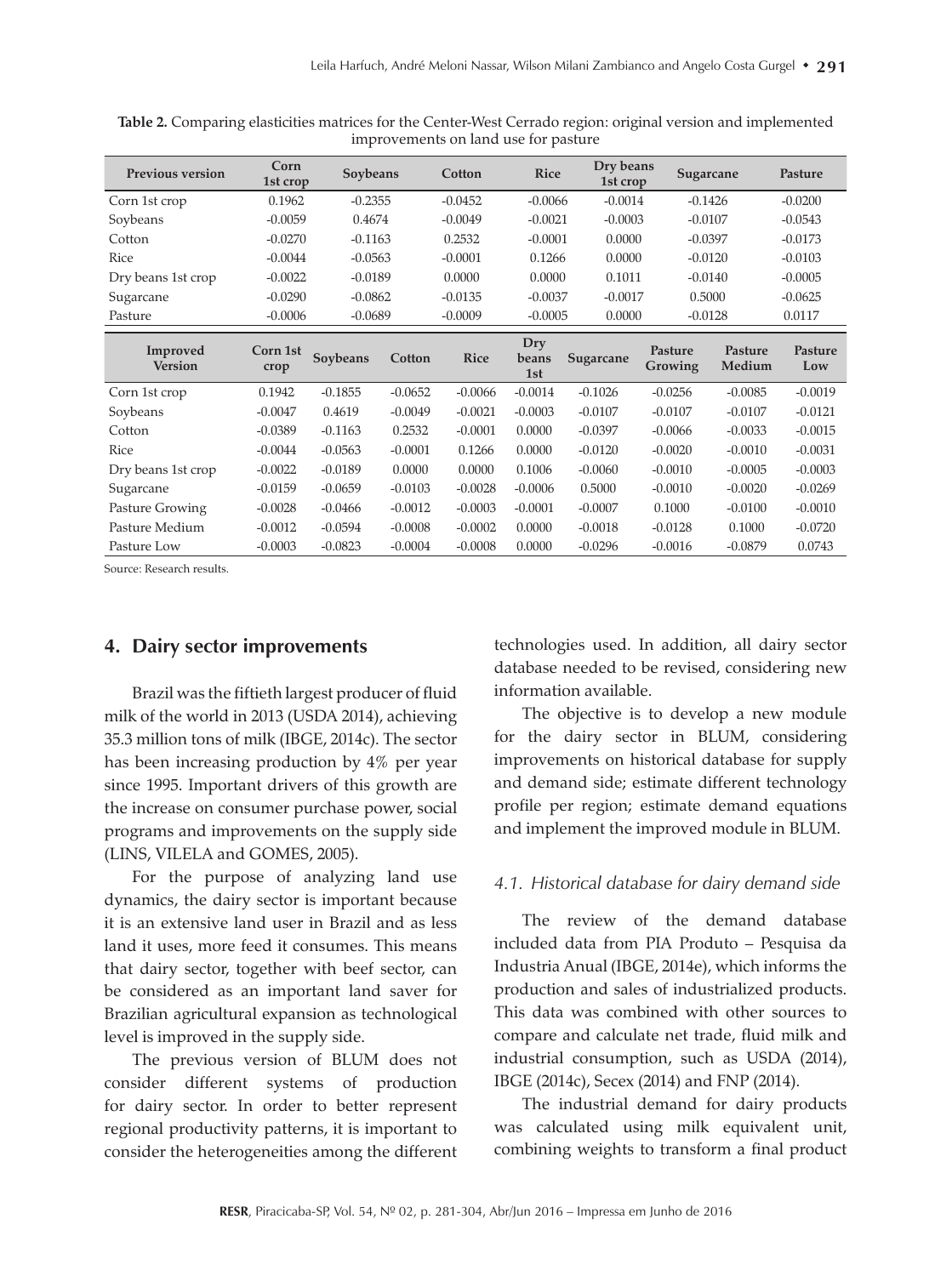in the amount of milk needed to produce one kilogram of product. The set of weighted index for 36 dairy products available in PIA (2014) is important because the information available in the supply side is total production of milk (IBGE, 2014c).

Although USDA (2014) presents balance sheets for the main dairy products and fluid milk, data is different from Brazilian official sources, such as exports and imports available at Secex (2014). For this reason, a mix of sources is needed. BLUM considers total net trade of dairy products, not separating several types of products as USDA (2014). It was preferred to simplify the analysis since data collection is not always available in Brazil for the demand side.

Using total production of milk (IBGE, 2014c), net trade and milk for industrial products, and also considering that final stocks variation is zero for a given year, we can calculate fluid milk consumption. Data shows that Brazil is currently a net importer of dairy products, in milk equivalent, although from 2004 to 2008 net trade was positive, as shown in Figure 9. Table 3

summarizes supply and demand historical balance sheet.

According to the results, despite the increase of fluid milk consumption in absolute value, industrialized dairy products have being increasing its share on final consumption in Brazil in the last ten years. This is an important fact to determine and estimate demand equations in BLUM. In addition, Brazil is still a net importer of dairy products, but improvements on the supply side (mainly on quality) can change this in the future (LINS, VILELA and GOMES, 2006).

#### *4.2. Historical database for dairy supply side*

As described before, informal beef production is an important issue in Brazil. For dairy, there are three official database for milk production: Pesquisa Trimestral do Leite (IBGE, 2014f), Pesquisa Pecuaria Municipal (IBGE, 2014c) and Agricultural Census (IBGE, 2014d). IBGE (2014f) has quarterly historical data of milk production by type of inspection at industrial level by State. IBGE (2014c) is a municipality survey for

**Figure 9.** Exports and imports (negative) for dairy products in milk equivalent (1,000 tons)



Source: Secex (2014) and research results.

| 1,000 tons (milk equivalent) | Source       | 1997     | 2000     | 2003   | 2006   | 2009   | 2012     |
|------------------------------|--------------|----------|----------|--------|--------|--------|----------|
| Production                   | <b>IBGE</b>  | 19,220   | 20.354   | 22.915 | 26.153 | 29.949 | 33.264   |
| Industrial Demand            | USDA, PIA    | 12.503   | 13.155   | 13.817 | 16.580 | 19,252 | 22,549   |
| Fluid Milk Consumption       | (calculated) | 8.383    | 8.643    | 9.303  | 9.541  | 11.159 | 11,843   |
| Net exports                  | <b>SECEX</b> | $-1.665$ | $-1.444$ | $-206$ | 31     | $-461$ | $-1,128$ |

**Table 3.** Supply and Demand Balance for Milk and Dairy in Brazil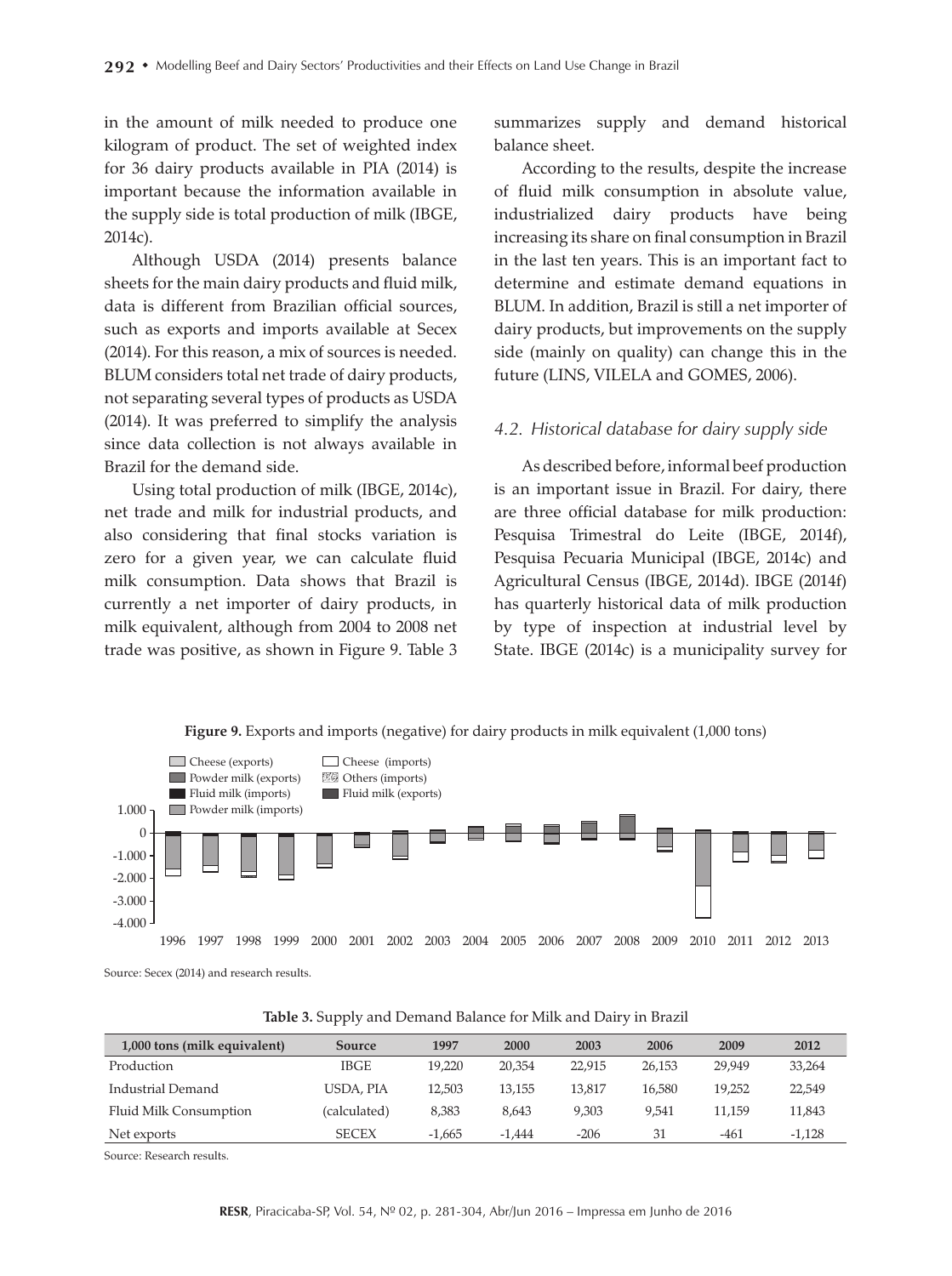milk production and dairy cows at farm level and provides historical data since 1974, and Agricultural Census survey (IBGE, 2014d) has detailed information at farm level for selected years.

According to Lins, Vilela and Gomes (2006), total production of milk can be considered the total sales of milk plus self-consumption in farms, while total sales can be separated into formal (inspected by federal, state or municipality regulatory agencies) and informal (not inspected).

Total production of milk and dairy cows considered was based on IBGE (2014c), since there is detailed historical data, and it captures total production of milk (both formal and informal). Figure 10 shows the difference between sources and that informal (not inspected) production has been decreasing overtime.

In addition total production, supply side in BLUM is regional and responds on profitabilities. For dairy, two important improvements were implemented: technological profile of milk production and costs structure and profitabilities for each technology by BLUM region.

#### *4.3. Estimating technological profile in BLUM*

Using IBGE (2014c), it is possible to have productivity per cow historical database per municipality per year. Since BLUM has six aggregated regions, it is possible to calculate the share of production by productivity range as a frequency distribution of the municipalities, considering that each municipality can be considered as a "representative farm", in average.



**Figure 10.** Milk production by source (in kg) and informal production share (%)

Source: IBGE (2014c,f).

**Figure 11.** Results for productivity of milk per cow frequency using municipality survey in 2011



Source: IBGE (2014c) and research results.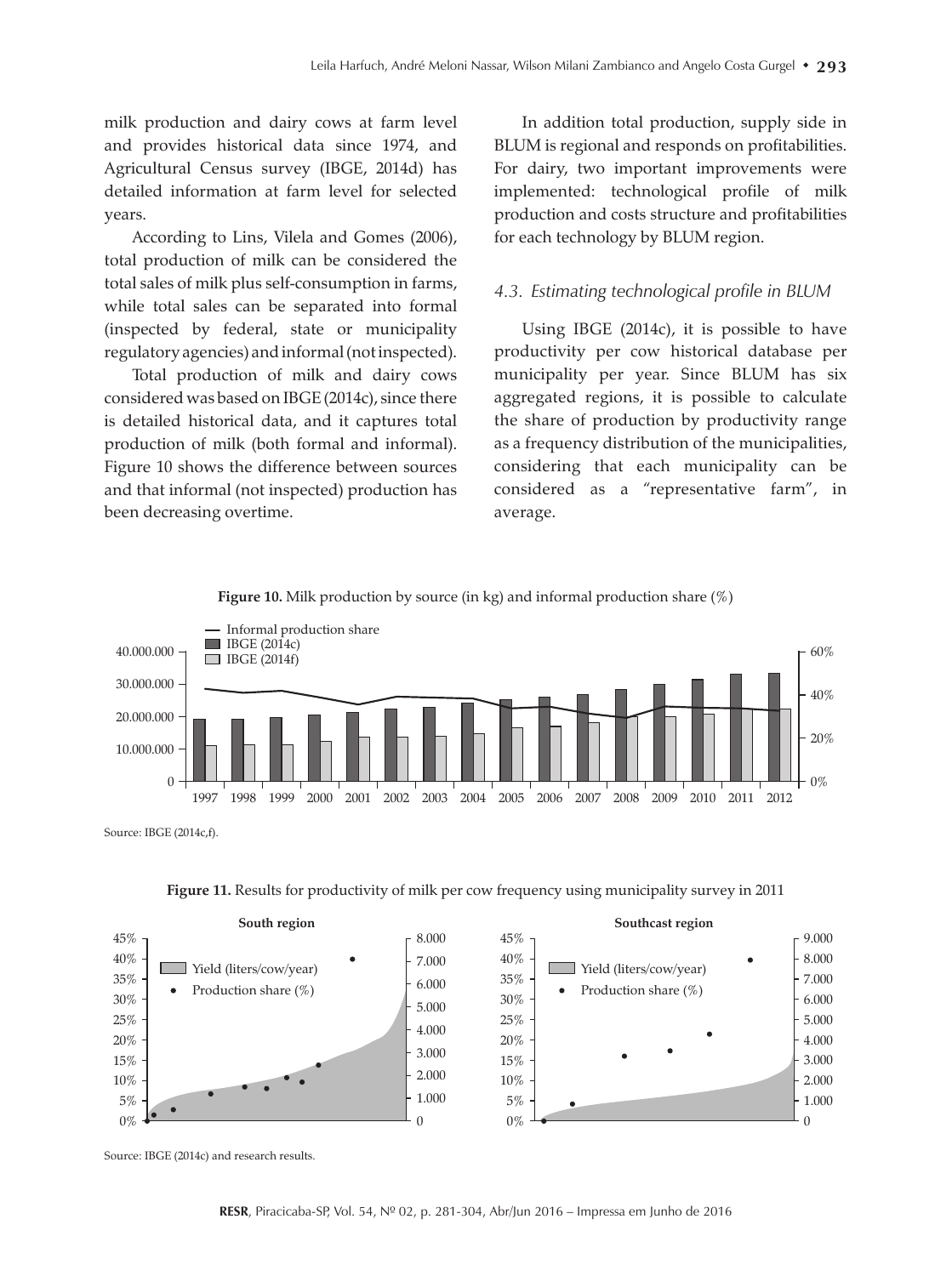In order to implement productivity levels in BLUM and considering the calculated historical database, the range considered were:

- a) Very low technology: from 0 to 4 liters per cow per day
- b) Low technology: higher than 4 and up to 7 liters/cow/day
- c) Medium technology: higher than 7 and up to 9 liters/cow/day
- d) Growing technology: higher than 9 liters/ cow/day.

This division was based on the technological profile in each BLUM region from 1996 to 2013 (IBGE, 2014c), summarized in Table 4 for Brazil.

There were important migration from very low technology to low technology in almost all regions, except the South and Northeast Cerrado. In the South, migration occurred for higher levels of productivities, mainly for growing technology, confirming that the region has higher yields compared to other Brazilian regions. In the Northeast Cerrado, very low technology is still responsible for almost all milk production. North Amazon reduced the share of production on very low productivity from 98.8% in 1996 to 45.4% in 2013, mostly migrating to low productivity levels.

Similar behavior was observed in the Center West Cerrado region. The Southeast region presented increase of production share on medium technology.

#### *4.4. Dairy costs of production*

For this study we used data from IBGE (2014c), CNA (2012) and Cepea (2012). In BLUM, all costs database are based upon operation variable costs, not considering depreciation, land opportunity costs and capital expenditure. Also, some costs were aggregated in order to be projected in BLUM based on macroeconomic indexes, fertilizers and transportation costs.

The share of each cost category differs among technologies and regions. Regional input prices such as feed are endogenously projected in BLUM, which affects cost level and share in each region. Feed costs considered in very low and low productivities' level were based upon mineral salt costs, while in higher technological levels supplementary feed as corn and soybean meal were included. For projections, we assume that all prices varies with corn and soybean meal, but absolute values and share of costs are different in each technology (Figure 12).

|               | 1996    | 2000   | 2004   | 2008   | 2010   | 2011   | 2012   | 2013   |
|---------------|---------|--------|--------|--------|--------|--------|--------|--------|
| $0 - 4$       | 57.2%   | 59.8%  | 54.5%  | 46.0%  | 42.5%  | 41.0%  | 38.7%  | 33.8%  |
| $4 - 7$       | 36.2%   | 32.9%  | 32.9%  | 33.4%  | 33.0%  | 32.6%  | 32.6%  | 35.6%  |
| $7-9$         | 4.0%    | 4.6%   | 8.5%   | 11.5%  | 12.3%  | 13.1%  | 13.6%  | 15.1%  |
| >9            | $2.6\%$ | 2.7%   | 4.2%   | 9.1%   | 12.2%  | 13.3%  | 15.1%  | 15.5%  |
| <b>Brazil</b> | 100.0%  | 100.0% | 100.0% | 100.0% | 100.0% | 100.0% | 100.0% | 100.0% |

**Table 4.** Share of production at each productivity level for Brazilian average (in liters/cow/day)

Source: IBGE (2014c) and research results.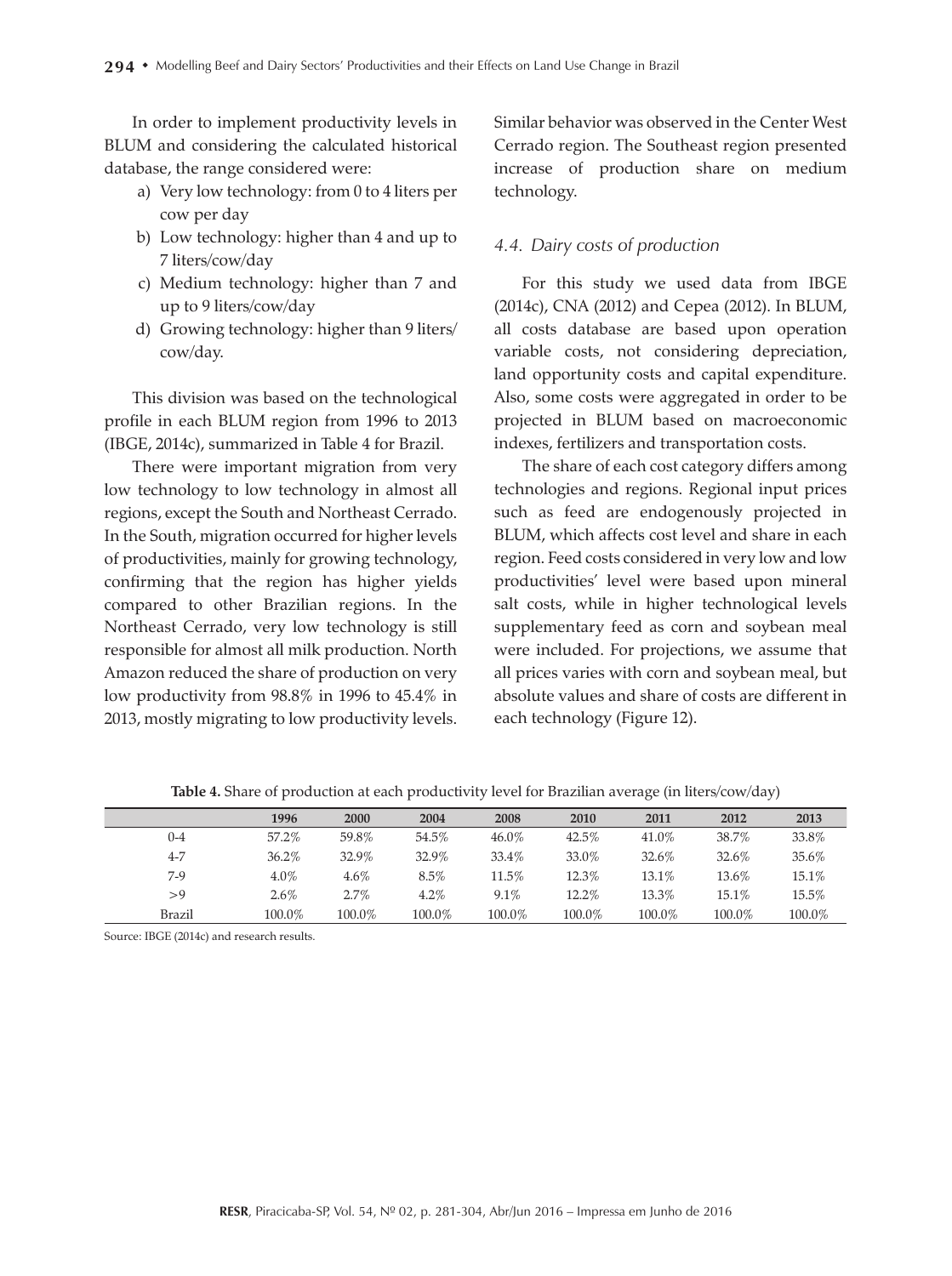



Source: Research results.

Operating revenue per liter of milk was calculated using regional prices and productivity per cow by technology. Operation revenue minus costs provides profitabilities per liter of milk.

Since one of the main characteristic of BLUM is its land use module, in addition to the analysis per liter of milk, it was estimated costs, revenue and profitabilities per hectare for dairy production. But the estimation of the dairy sector lacks a proper link between productivity (liters/ cow) and area used for the production. Currently, IBGE (2014c) has data for productivity (liters/cow), cows and production, but it does not have data for area allocated for dairy production because pasture area data is for beef and dairy production. Given that CNA (2012) dataset has area data and productivity (liters/cow), we estimate a relation between productivity measured by liters/cow and liters/hectare (Figure 13).

It was estimated the following function:

$$
\gamma_{h_t} = 252, 29e^{0.1715Y_{c_t}} \tag{3}
$$

Where: *Yh =* Productivity liters/hectare; *Yc* = Productivity liters/cow/day.

Since *Yc* is given in the IBGE dataset it is now possible to have *Yh* for each municipality from Brazil. Also, it is possible to divide the production per municipality for *Yh* that will give the area for milk production in each municipality.

We recognize that our sample is small and only capture few years and it was based on specific farms from survey, but this is the only dataset that has information about production, area, number of animals and cost available. Furthermore, several cattle raising farmers has beef as the main activity, but uses milking cows to produce and commercialize their products,



**Figure 13.** Productivities per cow and per hectare

\* Number of days considered was 365. Source: Research results.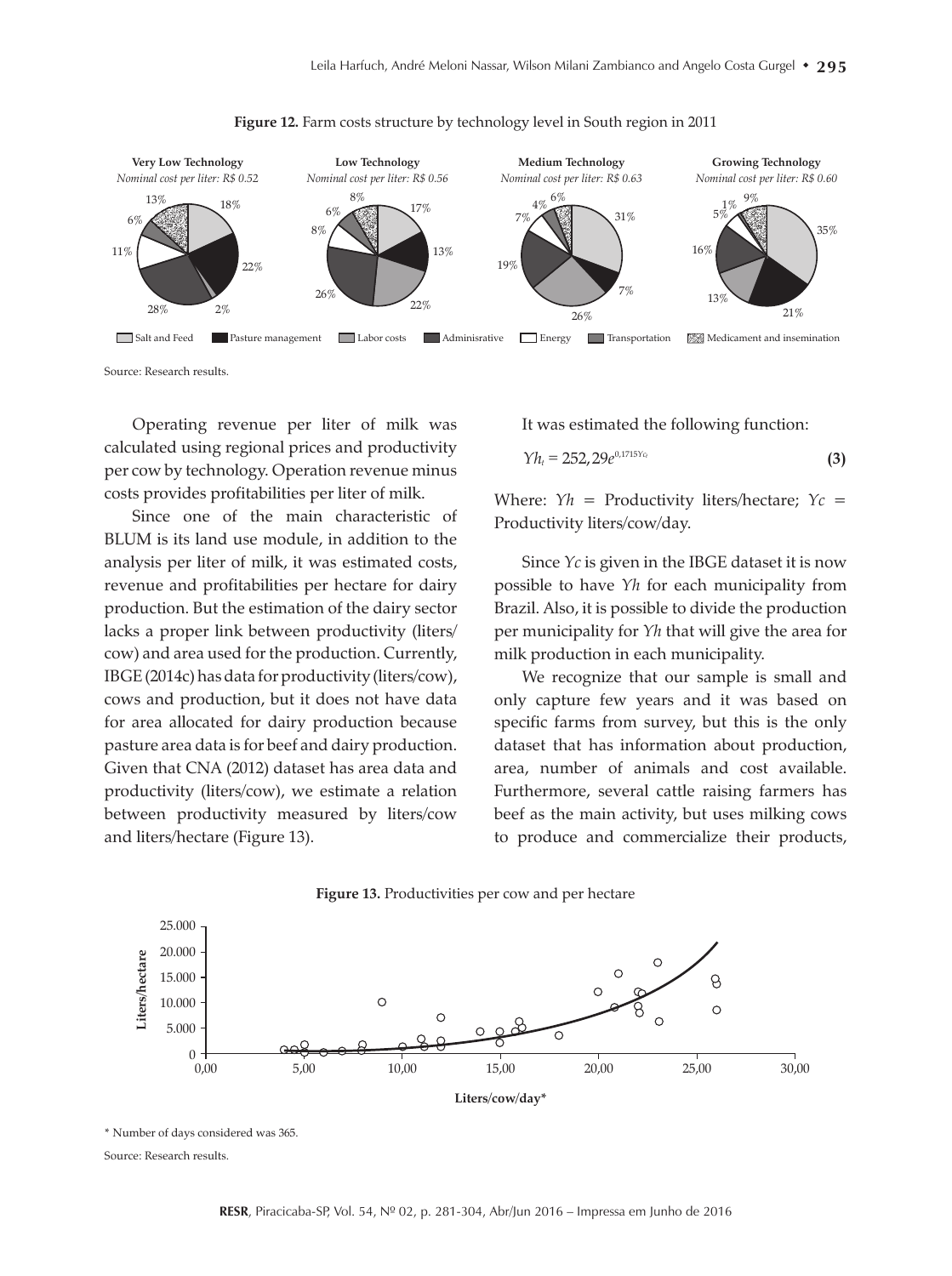becoming impossible to measure exclusive land use for dairy sector.

With both considerations in mind, we calculated the above formula using the IBGE historical data and aggregated for BLUM regions in order to have the area used for productive dairy cows (Tables 5 and 6).

Those results are important to indicate the intensification process on dairy sector, regarding land use. From 2000 to 2012, total area increased 33% while the production of milk increased by 63%. This result indicates important improvement on productivity in liters/hectare. Additionally, higher technological levels are increasing more rapidly than lower technologies.

Having productivity of milk per hectare in each region and technological level, it was also possible to calculate costs, revenues and profitabilities per hectare. Estimating equations for dairy module in BLUM.

#### *4.5. Demand side equations*

Total demand  $(DT_{l,t})$  for dairy products is formed by three components: domestic demand for fluid milk ( $D_{tt}$ ), domestic demand for manufactured milk  $(D_{lm,t})$  (milk and its subproducts, measured in milk equivalent) and net exports for milk and sub-products  $(NT_{tt})$ , measured in milk equivalent. In this way, the equations were estimated as follows:

$$
DT_{lt,t} = D_{lt,t} + D_{lm,t} + NT_{lt,t}
$$
\n(4)

$$
D_{ij,t} = f(p_{it,t}, Y_{c_t}, pop)
$$
\n(5)

$$
D_{lm,t} = f(p_{lm,t}, Yc_{t}, trend)
$$
 (6)

$$
NT_{lt,t} = f(p_{lt,t}, e_t^*, PR_{lt})
$$
\n(7)

Where:  $p_{lt}$  = domestic price of milk,  $Y_c$  = GDP per capita in Brazil, *pop* Brazil´s population, trend, *e\**   $=$  real exchange rate,  $PR_{lt} =$  total milk production.

Following the methodology adopted in BLUM demand side equations, ordinary least squares regressions were estimated. In the case that estimated regressions did not fit as expected, mainly because of the small number of observations, income-elasticities was based on Hoffmann (2010) and price-elasticities on Fapri (2014). A solver problem was used in order to minimize the sum of squared residuals and the elasticities were adapted for the observed data (Table 7).

**Table 5.** Production of milk per hectare in liters/hectare/year for Brazil (weighted average) by technology

| Yield/cow | 1996  | 2000  | 2004  | 2008  | 2010  | 2011  | 2012  |
|-----------|-------|-------|-------|-------|-------|-------|-------|
| $0 - 4$   | 386   | 384   | 384   | 382   | 383   | 385   | 384   |
| $4 - 7$   | 605   | 605   | 617   | 615   | 610   | 611   | 612   |
| $7-9$     | 963   | 971   | 963   | 969   | 977   | 997   | 976   |
| >9        | 1.993 | 1,810 | 1,538 | 1,798 | 1,723 | 1,775 | 1,730 |
| Average   | 469   | 462   | 484   | 522   | 542   | 554   | 566   |

Source: Research results.

**Table 6.** Estimated area used for milk production (1,000 hectares)

| Yield/cow | 1996   | 2000   | 2004   | 2008   | 2010   | 2011   | 2012   |
|-----------|--------|--------|--------|--------|--------|--------|--------|
| $0 - 4$   | 27,408 | 30,791 | 33,276 | 33,173 | 34,025 | 34,181 | 32,502 |
| $4 - 7$   | 11.075 | 10.756 | 12.520 | 14.977 | 16.607 | 17.141 | 17,238 |
| $7-9$     | 774    | 946    | 2.060  | 3,289  | 3.874  | 4.208  | 4,501  |
| >9        | 243    | 293    | 640    | 1,396  | 2,181  | 2,407  | 2,820  |
| Total     | 39,500 | 42.786 | 48,496 | 52.835 | 56,686 | 57.937 | 57,060 |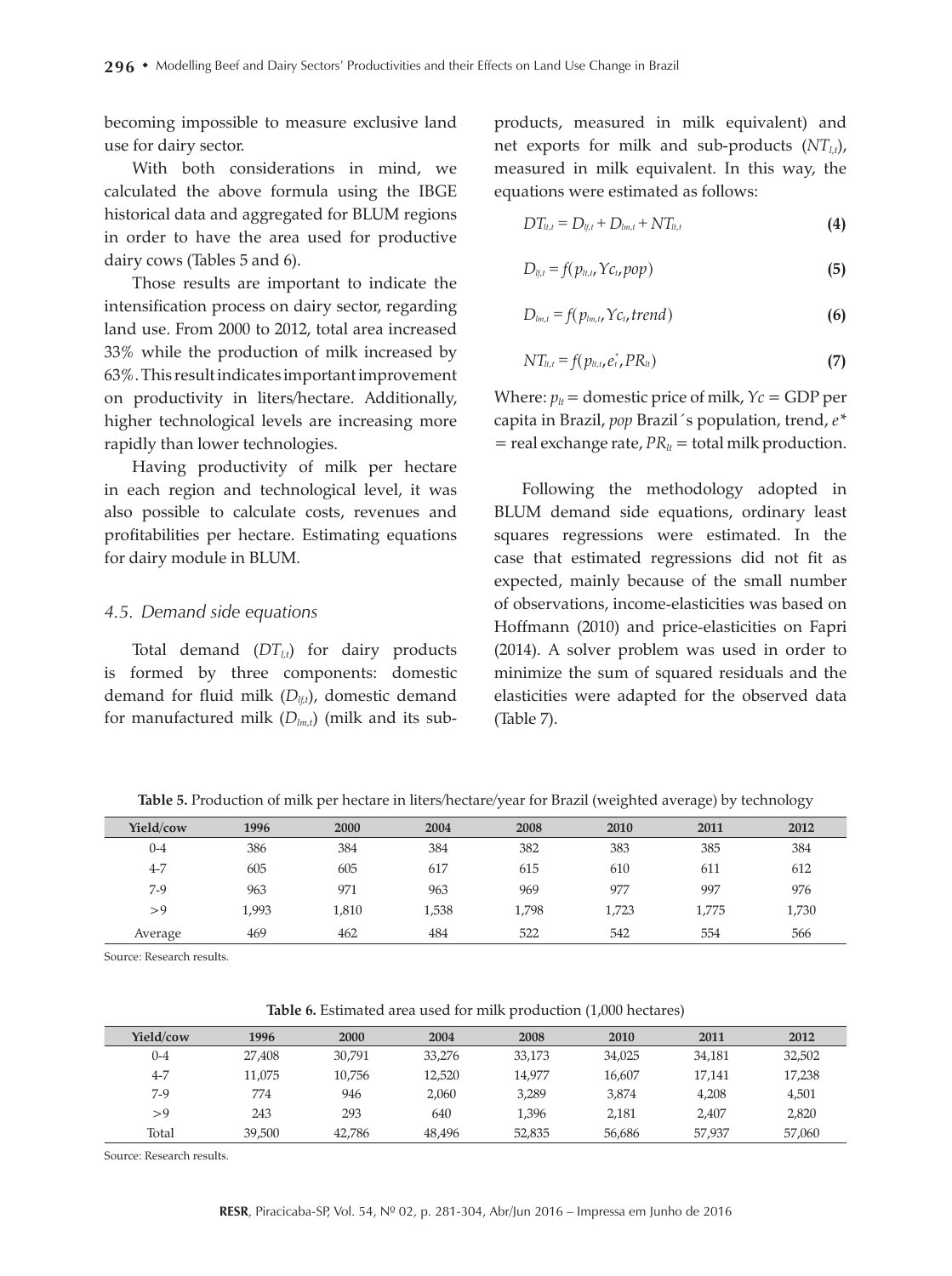|                             |                     | Income elasticity |       |              | Own-price elasticity |  |
|-----------------------------|---------------------|-------------------|-------|--------------|----------------------|--|
|                             | <b>FAPRI</b> (2014) | Hoffmann (2010)   | BLUM  | FAPRI (2014) | BLUM                 |  |
| Butter                      | 0.05                | 0.661             |       | $-0.06$      |                      |  |
| Cheese                      | 0.36                | 0.853             |       | $-0.21$      |                      |  |
| Fluid Milk                  | 0.44                | 0.393             | 0.375 | $-0.20$      | $-0.282$             |  |
| Nonfat Dry Milk             | 0.39                | 0.108             |       | $-0.21$      |                      |  |
| Whole Milk Powder           | 0.39                | 0.108             |       | $-0.48$      |                      |  |
| Dairy Manufactured Products |                     |                   | 0.617 |              | $-0.334$             |  |

**Table 7.** Elasticities for milk and dairy domestic demand

Source: Fapri (2014), Hoffmann (2010), research results.

Net trade (exports minus imports, in quantities) composes the last equation in dairy demand side. Several equations were estimated considering dairy products separately and aggregated net trade, so the best fitted one could be chosen. Explanatory variables were domestic price of milk, exchange rate and milk production. The last one is important since higher levels of production can increase net trade. In equilibrium, net trade price-elasticity curve can be calculated considering:

$$
NT = S - D \tag{8}
$$

$$
\varepsilon_{NT}^p = \frac{1}{NT} (\varepsilon_S^p * S - \varepsilon_D^p * D)
$$
 (9)

Where:  $NT =$  dairy net exports (net trade);  $S =$ supply of dairy products;  $D =$  demand of dairy products;  $\varepsilon^p$  = own price-elasticity for each variable.

From equation (9), calculated average net trade price elasticity was -4.49, used in BLUM.

#### *4.6. Estimating supply side equations*

The most important improvement on modeling milk and dairy supply was implementing four technologies of production in BLUM: very low, low, medium and growing technologies. One might notice that, despite demand side is modeled at national level, the supply side is considered by BLUM region.

After calculating costs of production by technology level, as explained before, it is necessary to estimate the following equations for each BLUM region: yield per cow at each technological level; total milk cows; share of milk cows in each technological level; and total milk production. Aggregate Brazilian milk production is given by the sum of regional production, estimated as:

$$
\gamma_{t,t} = \sum_{r=1}^{6} \gamma_{t,t,t} \tag{10}
$$

$$
\gamma_{t,r,t} = MCows_{r,t} * Myield_{r,t}
$$
 (11)

$$
Mcovs_{r,t} = f_r(Mcovs_{r,t-1}, p_{lt,r,t}, Cost_{r,t})
$$
 (12)

$$
Myield_{r,i,t} = f_r \left( Myield_{r,i,t-1}, trend \right) \tag{13}
$$

$$
SMcows_{r,i,t} = f_r \begin{pmatrix} p_{lt,r,t}, Myield_{r,i,t}, Myield_{r,j,t}, \\ Cost_{r,j,t}, SMcows_{r,i,t-1} \end{pmatrix}
$$
 (14)

$$
SMcows_t = \sum_{r=1}^{6} \sum_{i=1}^{4} SMcows_{r,i,t} = 1
$$
 (15)

In which:  $r = BLUM$  region;  $Mcovs = number$ of milk cows on farms,  $M$ *yield<sub>r,It</sub>* = yield per cow at technological level *I*; *SMcows*<sub>r,*I*,*t*</sub> = share of regional milk cows at technology *i*; *SMcows*<sup>*t*</sup>  $=$  share of milk cows;  $Cost_{r}$  is the cost per liter or kg of milk at technology *i*; *Cost<sub>rit</sub>* is the cost per liter or kg of milk at technology *j*;  $Cost_{rt}$  = average cost per liter of milk (weighted average of technologies' cost).

In equation (14), share of milk cows by technology depends on farm revenue and costs of the own technology (*i*) and revenue and costs of a competition technology (*j*), usually a higher level technology.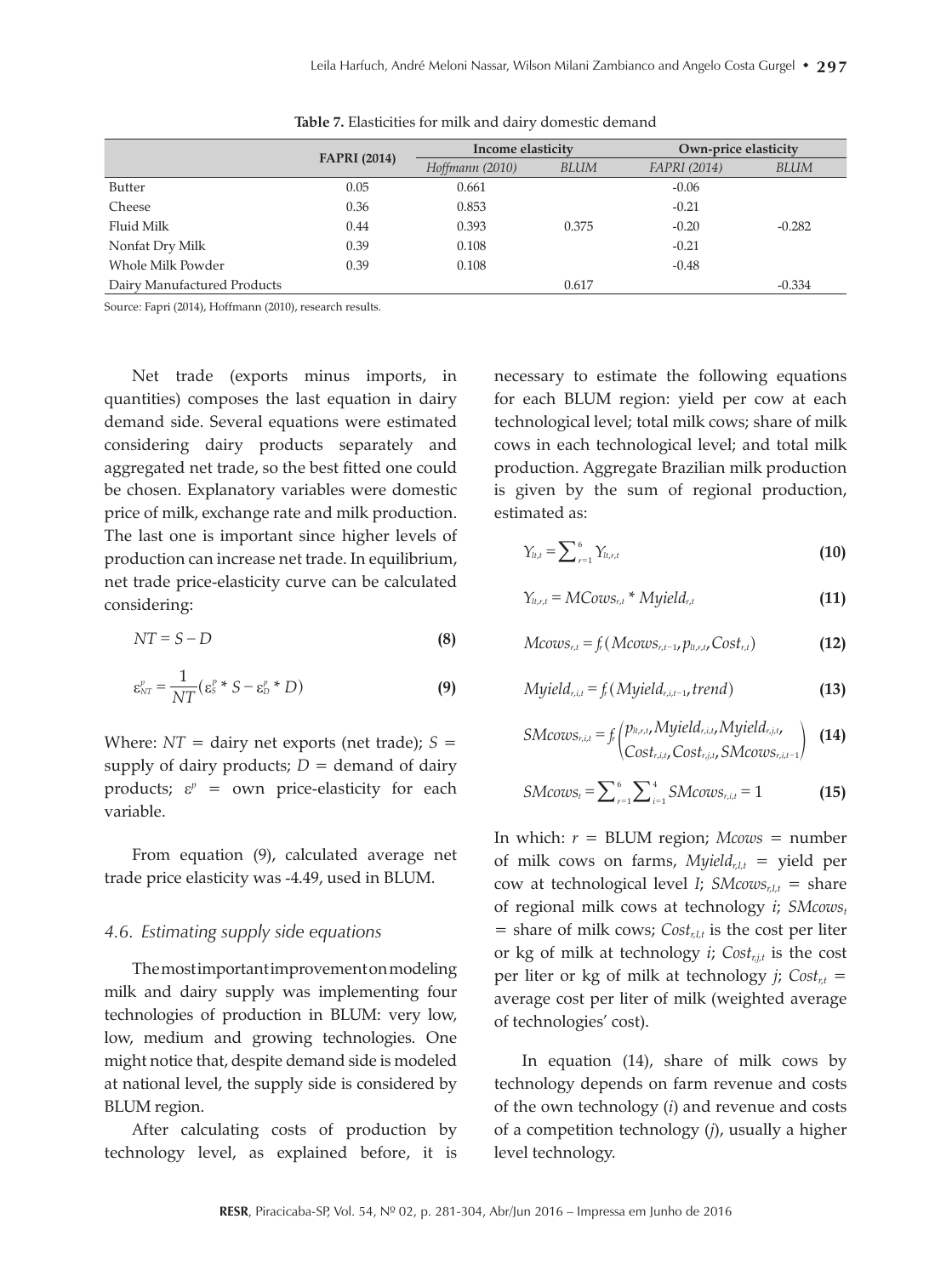Equation (12) was estimated using Ordinary Least Squares method for each region and technology level. For equations (13) and (14) were used Polled time-series estimations (or Panel analysis) in order to capture regional characteristics (considered as time-series cross-sections data). Pooled time-series and panel analysis were chosen due to increase on number of observations (from 16 to 96) and also to the possibility of differentiating regional characteristics (WOOLDRIDGE, 2002). It was tested (corrected and re-estimated for each case) for fixed effects, random effects (Hausman test), heteroskedasticity and crosssection contemporaneous correlation (Seemingly Unrelated Regressions – SUR).

Equation (14) was estimated for all technological levels, except for very low technology, since the sum of shares might be one in each year and region, as described at Equation (15). The share of milk cows at low technology in each region was considered as the result of 100% less the sum of all other technological levels share. Table 8 summarizes the results for supply elasticities for fluid milk production.

Using the share of milk cows per technology, it is possible to calculate total production of milk from Equation (11) using the weighted average yield (liters per cow for each technology multiplied by its estimated share) multiplied by total milk cows in each region, estimated in Equation (12). For each projected year in BLUM, equilibrium is achieved when national milk supply (Equation (10)) is equal national demand for dairy products (in milk equivalent at Equation (4)).

# **5. Comparing results using BLUM previous and updated versions**

In order to compare different BLUM versions, the same scenario was simulated for 2030. "Previous" version (described at Icone, 2014) considers land use section and beef and dairy sectors without incorporating different technologies, while "Updated" version uses the improvements described in this paper. For the simulation, database on both versions were updated until 2013/2014 harvest seasons for all crops, beef and dairy products and parameters differs only on the improved modules. Macroeconomic scenario and assumptions were also aligned in both versions, so the different effects between both versions can be isolated and compared.

### *5.1. Supply and demand*

Results for supply and demand for crops and industrial products are presented in Table 9. Production of grains, oilseeds and soybean meal in the updated version is higher than the previous BLUM version in 2030. The main reason is that implementing different technological levels on beef and dairy sectors better captured feed consumption (corn and soybean meal). As a consequence, soybean oil also increased in the updated version, due to its link with soybean meal (soybean crush industry).

In addition, production level for protein as whole increased in the updated version compared to the previous one. Separating beef

Table 8. Return supply elasticities for share of milk cows per tech – example for South region<sup>\*</sup>

|                            | Share of milk cows at<br>low tech | Share of milk cows at<br>medium tech | Share of milk cows at<br>growing tech |
|----------------------------|-----------------------------------|--------------------------------------|---------------------------------------|
| Low tech profitability     | 0.114                             |                                      |                                       |
| Medium tech profitability  | $-0.139$                          | 0.198                                | $-0.458$                              |
| Growing tech profitability |                                   | $-0.212$                             | 0.468                                 |

\*Estimates also included other explanatory variables, such as lagged share of milk cows (Equation (14)).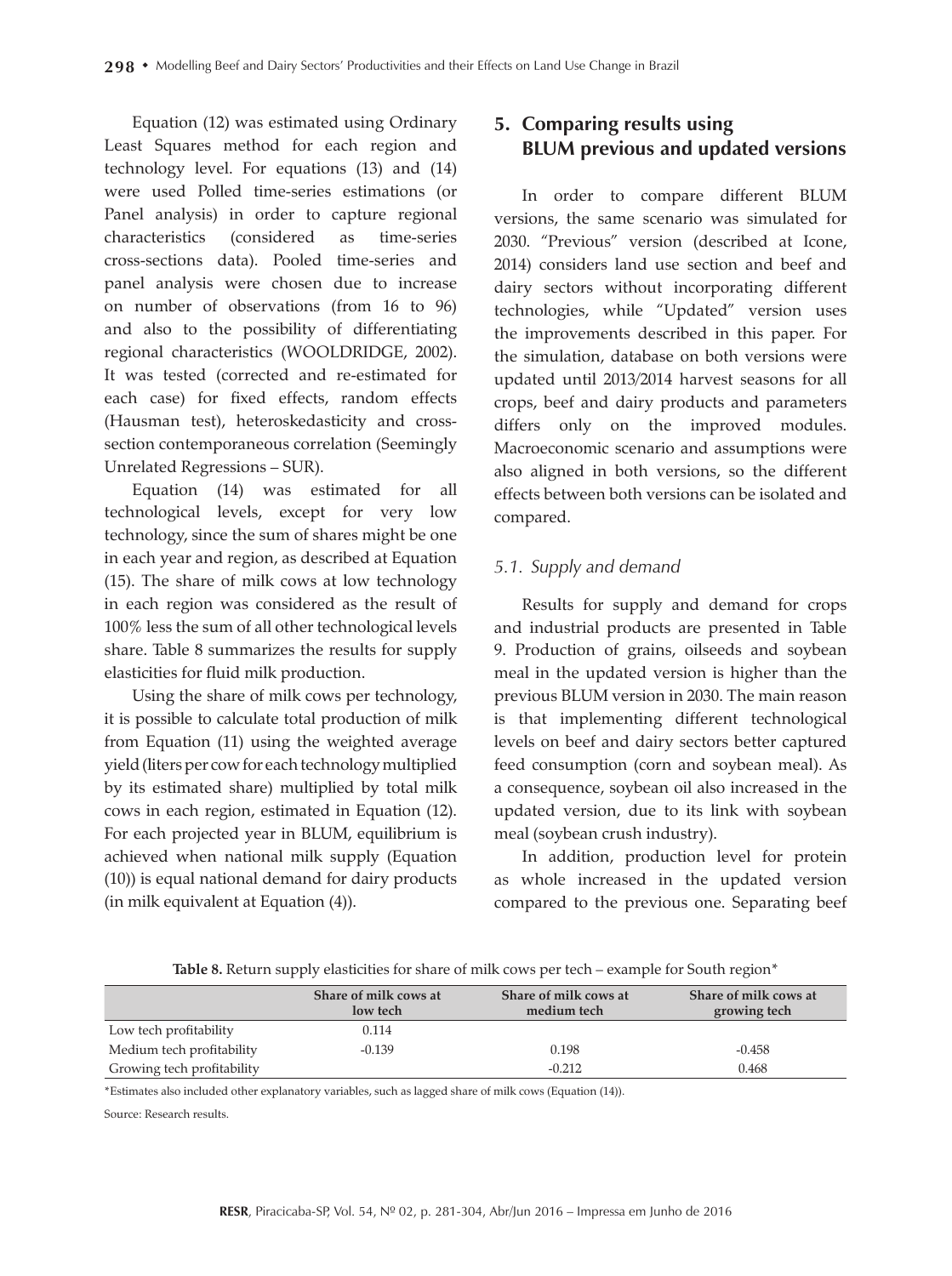and dairy into different technologies improved the connection among grain and beef and dairy sectors, in supply, demand and prices. As higher technological levels are used, more feed consumption is needed.

Other products, as sugar and ethanol, presented a slightly different supply and demand balance comparing the results from both BLUM versions in 2030. This difference can be explained due to changes on equilibrium prices between the two models and, as a result, on supply and demand balance for all products. Changes on competition elasticities matrices allocating area for each crop considering competition among three technological levels for pasture and crops also explains those differences.

Specifically for dairy, since historical data has changed between versions in terms of splitting the demand side into fluid milk and demand for manufactured products, supply and demand balance altered importantly in the

updated version compared to previous BLUM version. Production in 2030 is more than 9% higher in the updated version, while the demand distribution also changed, increasing the demand for manufactured products and decreasing the demand for fluid milk. This change captures the tendency analyzed by Lima *et al*. (2006), who affirmed that Brazilian consumer profile is changing over time, increasing demand for higher value added of dairy products, showed in parameters re-calibration.

### *5.2. Land Use and livestock sector*

Simulating a baseline using both BLUM previous version (no technologies in beef and dairy sectors) and updated version (implementing three technological levels for beef and four for dairy production), land use allocated to agricultural production is shown in Figure 14.

| Product                  | Variable                      | 2010<br>(observed) | 2013<br>(observed) | 2030<br><b>Updated</b> | 2030<br><b>Previous</b> | Updated-<br>Previous (%) |
|--------------------------|-------------------------------|--------------------|--------------------|------------------------|-------------------------|--------------------------|
|                          | Production                    | 147,954            | 185,652            | 274,664                | 270,733                 | 1.5%                     |
| Grains and<br>oilseeds   | Domestic Consumption          | 113,124            | 120,091            | 166,947                | 165,150                 | 1.1%                     |
|                          | Net Trade                     | 35,092             | 63,528             | 107,469                | 105,347                 | 2.0%                     |
|                          | Production                    | 27,154             | 26,900             | 39,040                 | 38,085                  | 2.5%                     |
| Soybean Meal             | Domestic Consumption          | 12,944             | 14,000             | 19,965                 | 19,096                  | 4.5%                     |
|                          | Net Trade                     | 13,629             | 13,329             | 19,076                 | 18,989                  | 0.5%                     |
|                          | Production                    | 6,973              | 6,800              | 9,515                  | 9,282                   | 2.5%                     |
| Soybean Oil              | Domestic Consumption          | 5,187              | 5,397              | 7,479                  | 7,440                   | 0.5%                     |
|                          | <b>Biodiesel</b>              | 1,907              | 2,297              | 3,473                  | 3,473                   | $0.0\%$                  |
|                          | Net Trade                     | 1,548              | 1,358              | 2,032                  | 1,839                   | 10.5%                    |
|                          | Production                    | 37,893             | 37,378             | 50,061                 | 50,196                  | $-0.3\%$                 |
| Sugar                    | Domestic Consumption          | 10,659             | 11,372             | 14,238                 | 14,287                  | $-0.3\%$                 |
|                          | Net Trade                     | 27,514             | 26,700             | 35,808                 | 35,901                  | $-0.3\%$                 |
| Ethanol                  | Production                    | 27,376             | 28,934             | 46,604                 | 47,149                  | $-1.2%$                  |
| (million liters)         | Domestic Consumption          | 25,501             | 25,663             | 42,666                 | 43,229                  | $-1.3%$                  |
|                          | Net Trade                     | 1,828              | 1,905              | 3,911                  | 3,907                   | 0.1%                     |
| Beef, broiler and        | Production                    | 24,833             | 25,925             | 35,003                 | 34,861                  | 0.4%                     |
| pork meats               | Domestic Consumption          | 18,801             | 19,639             | 24,420                 | 24,823                  | $-1.6%$                  |
|                          | Net Trade                     | 6,031              | 6,328              | 10,584                 | 10,038                  | 5.4%                     |
|                          | Production                    | 31,628             | 35,273             | 50,987                 | 46,711                  | 9.2%                     |
| Dairy                    | Fluid Consumption             | 12,101             | 11,222             | 15,536                 | 16,057                  | $-3.2%$                  |
| (in milk)<br>equivalent) | <b>Industrial Consumption</b> | 23,056             | 25,076             | 35,353                 | 30,789                  | 14.8%                    |
|                          | Net Trade                     | $-3,534$           | $-1,005$           | 97                     | $-134$                  | $-172.7%$                |

**Table 9.** Supply and demand results for different versions of BLUM model (1,000 tons)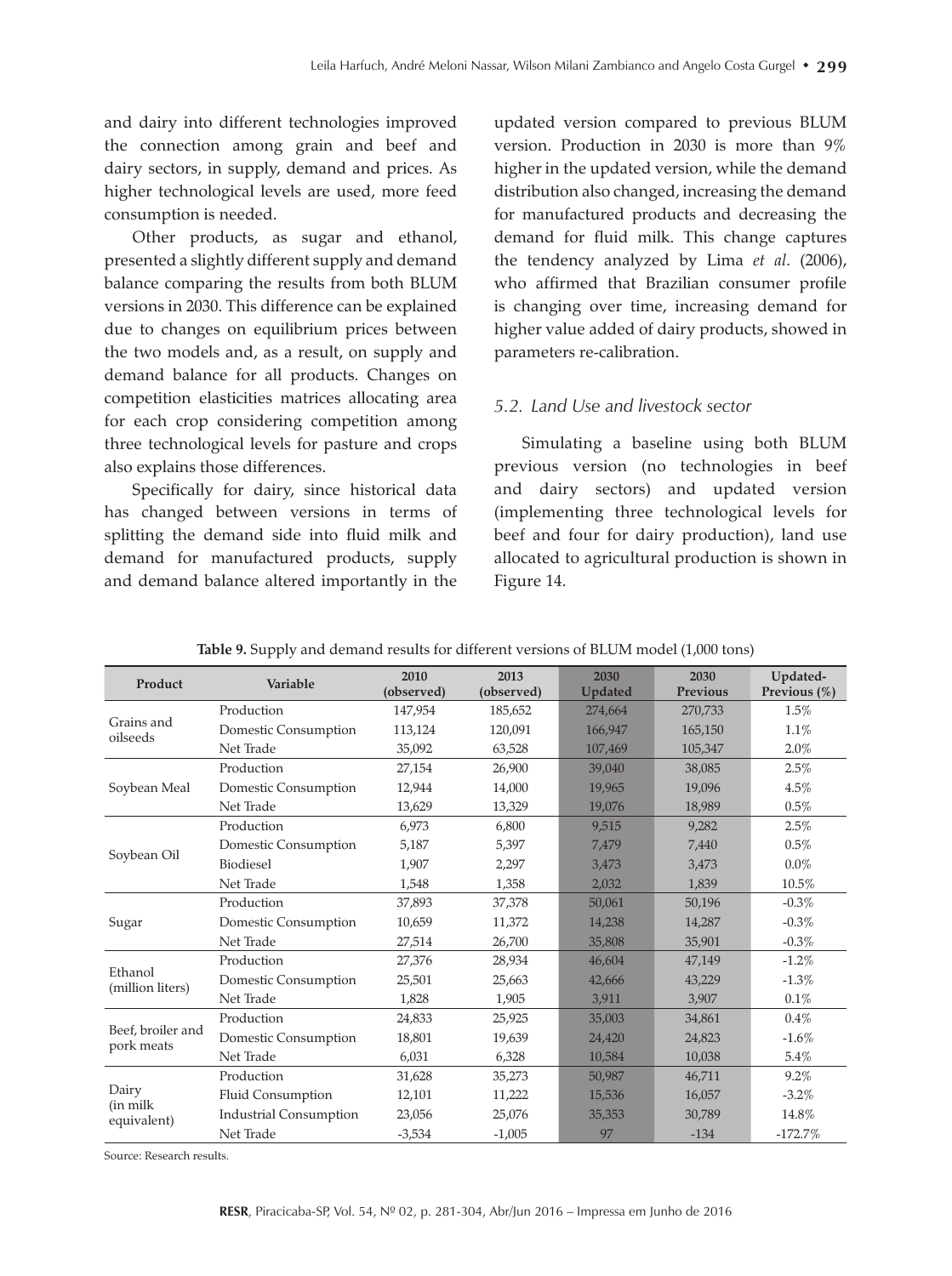300 • Modelling Beef and Dairy Sectors' Productivities and their Effects on Land Use Change in Brazil



**Figure 14.** Land use allocated to crops (first harvest), pasture and planted forest (1,000 ha)

Results show that the absolute value of total land allocated for agriculture is lower in the updated version by 2 million hectares in 2030, compared to previous version, and also land allocation differs among regions. Expansion in the Cerrado might occur more significantly in the Northeast Cerrado region, while in the Center-West Cerrado, pasture intensification and double cropping will be more important in 2030. Table 10 confirms that intensification process on beef and dairy sectors is increasing more rapidly compared to the previous version of the model. As a result, pastureland is lower and beef production is higher in the updated version in 2030, in average for Brazil, with a lower stock of cattle herd needed. For milk and dairy production, similar trend is presented in Table 11.

Introducing different technological levels in BLUM for the dairy sector changed the supply and demand equilibrium into a higher level compared to the previous version of the model in 2030. Mainly, updated version captures market

| Technology/Total                   | 2010    | 2030 (updated) | 2030 (previous) |
|------------------------------------|---------|----------------|-----------------|
| Low Tech                           | 81,298  | 79.256         | NΑ              |
| Medium Tech                        | 90.439  | 82,363         | NA              |
| Growing Tech                       | 10.925  | 13,590         | NΑ              |
| Total pasture area (1,000 ha)      | 182,661 | 175,209        | 178,803         |
| Total Beef Production (1,000 tons) | 9,365   | 13,172         | 12,804          |
| Cattle herd (1,000 heads)          | 209,541 | 226,730        | 233,747         |

**Table 10.** Pasture area by technology (updated version) and total for Brazil

NA: not available.

Source: Research results.

| <b>Table 11.</b> Milk production by technology (updated version) and total for Brazil |  |  |  |  |  |
|---------------------------------------------------------------------------------------|--|--|--|--|--|
|---------------------------------------------------------------------------------------|--|--|--|--|--|

| Yield                         | 2010       | 2030 (updated) | 2030 (previous) |
|-------------------------------|------------|----------------|-----------------|
| Very Low (0-4 liters/cow/day) | 13,427,933 | 13,066,043     | NA              |
| Low $(4-7)$                   | 10,433,010 | 16,377,936     | NA              |
| Medium (7-9)                  | 3,897,711  | 9,477,967      | NA              |
| Growing $(>9$ liters/cow/day) | 3,869,117  | 12,064,622     | NA              |
| Total milk production (tons)  | 31,627,771 | 50,986,568     | 46,710,907      |
| Total dairy cows (heads)      | 22,924,914 | 26,977,059     | 26,890,906      |
| Average liters/cow/day        | 3.67       | 5.03           | 4.62            |
|                               |            |                |                 |

NA: not available.

Source: Research results.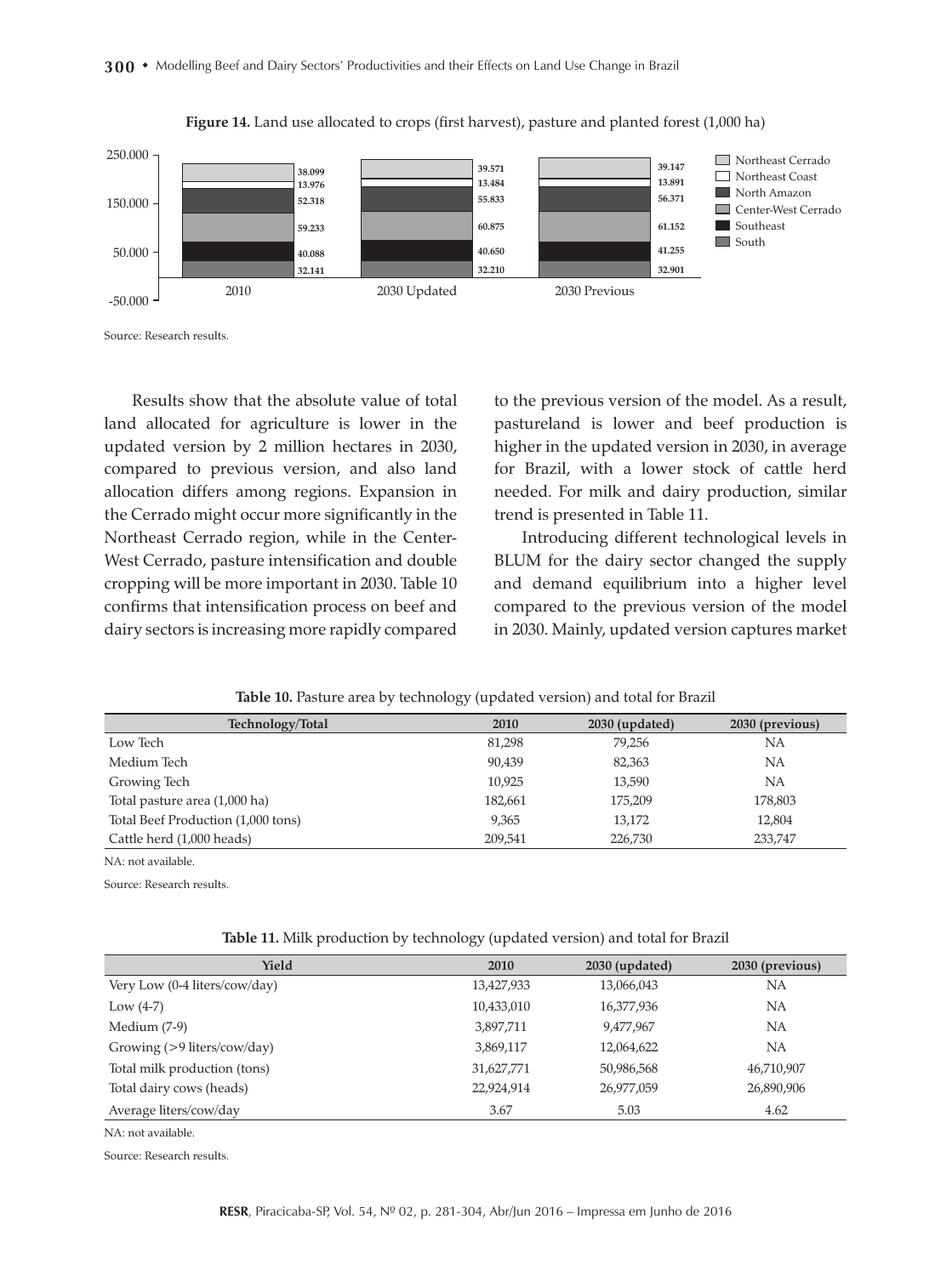dynamics that drives technological improvements on dairy sector and the model is now capable of allocating milk production into different technological levels for each BLUM region, not considering only the average technology as in the previous version. This fact explains the change on production level, considering that the number of total dairy cows did not change significantly in both version.

In addition, as observed on historical data dynamics, distribution of production in each technology differs from 2010, increasing the share of medium and growing technology and reducing the share of milk production using very low technology.

## **6. Final considerations**

Brazil is an important player on agricultural sector and land use change is an important driver for GHG emissions and environmental concerns in the country. Several models try to capture and implement cause-effect analysis on land use change, both locally and globally.

The Brazilian Land Use Model – BLUM, has being used to measure land use change and agricultural supply and demand for Brazil, using empirical evidence together with literature review in order to calibrate the main drivers of land use change.

In this paper, modeling beef and dairy sectors was completely revised, incorporating new database and improving land use change analysis capturing drivers for the intensification process and for productivities' improvements for Brazil. This analysis contributes to the literature not only because it implemented new modules in BLUM and improved modeling land use change, but also because it brought new evidences into discussion.

First, in order to estimate supply and demand for beef and dairy for Brazil, considering only "average" technological level of production, such as the previous BLUM version, does not capture different behavior in terms of introducing new

productivity improvements. Agents using very low technology respond differently (in terms of profitability response) compared to the ones that use higher technological levels. Also, competition with crops is also a key issue to be considered, since very low technologies can change land use (into a different activity) more rapidly than higher productivity levels. As a result, not separating different technologies can over estimate land allocated for agriculture.

Second, historical data for beef and dairy sectors shows that Brazil has being improving technological level of production over time, mainly measured by production per hectare or per head of cattle. Historical database analysis show that occupation process in the frontier (North Amazon and Center-West Cerrado) used low technology first, but improved technologies in the following years. This conclusion is also aligned with Martha Jr. *et al*. (2011) and Strassburg *et al*. (2014).

Third, considering the baseline scenarios simulated on both updated and previous BLUM versions, it is important to notice that although supply and demand equilibrium did not change much between the two versions, results for land use changed importantly. For similar levels of agricultural production, pastureland was 2% lower than in the previous version (or 3.5 million hectares), showing different behavior on intensification process after separating productivities' levels in the model. The need for additional land for agriculture reduced by 2 million hectares in 2030, comparing both versions. Again, modeling land use change is key for measuring GHG emissions in Brazil for agriculture and Land Use, Land Use Change and Forestry sectors.

Finally, as economic agents behavior changes along time, and considering that new laws, approaches and database are available for research and analysis, it is important to constantly (or as much as possible) revise the assumptions and improve modeling land use change. Also, bringing empirical evidences into modeling is key for land use change impact analysis, as shown in this paper and as pointed out by Nassar *et al*. (2011).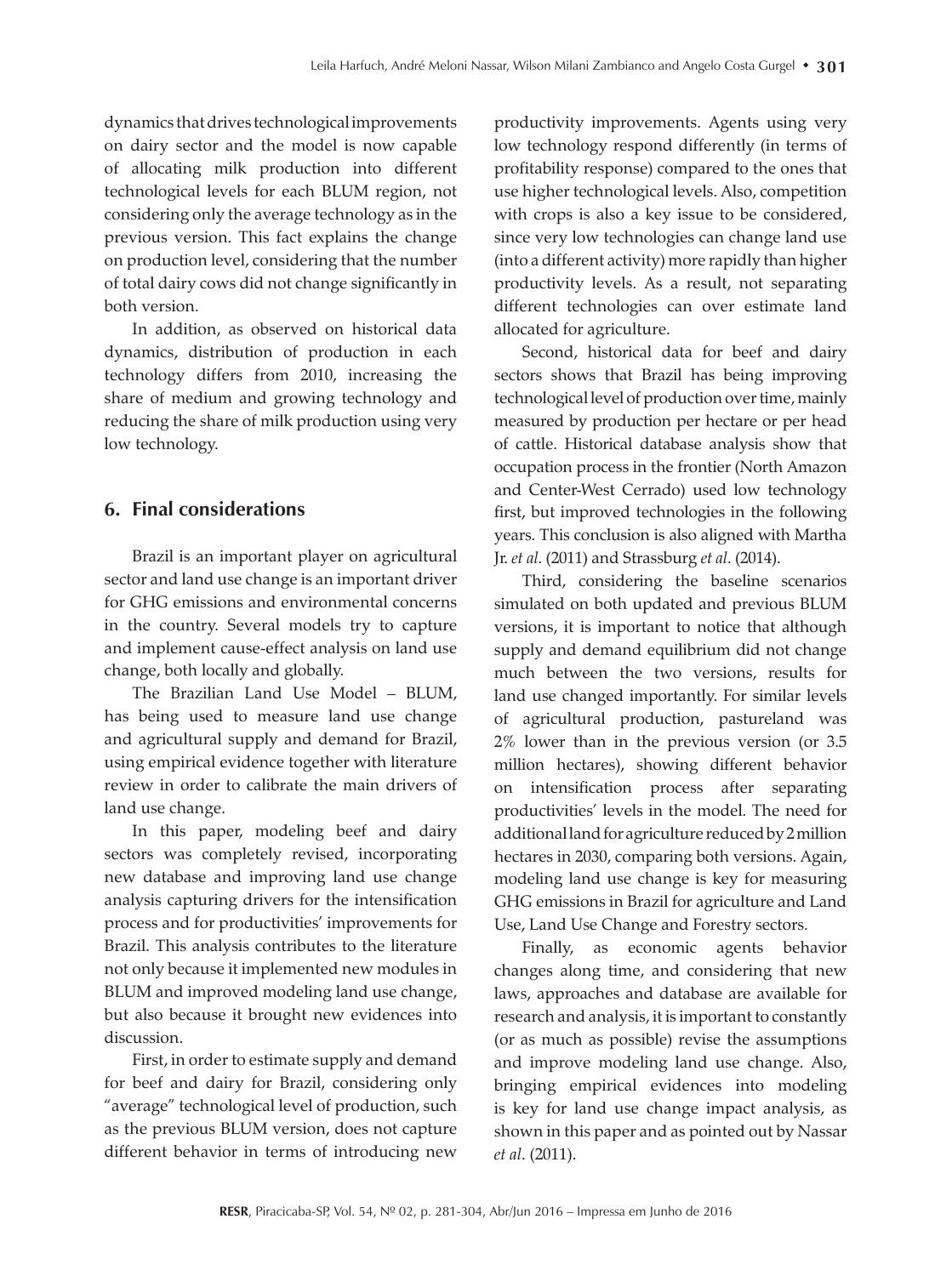### **7. References**

ABIEC –Brazilian Beef Exporters Association. Brazilian Livestock Profile. Annual report 2015. Apex Brasil, 2015. Available at: www.abiec.com.br

AGROCONSULT. Base de dados da divisão pecuária. Florianópolis-SC. 2013. (personal contact).

ANTONIALLI, L. M. and GALAN, V. B. Evolução Tecnológica e Competitividade de uma Pequena Empresa Rural que atua na Pecuária Leiteira. *Cad. Adm. Rural*, Lavras, v. 9, n. 1, jan./jun. 1997. Available at: <http://200.131.250.22/revistadae/index.php/ora/ article/viewFile/129/126>.

ARRUDA, Z. J. *A Bovinocultura de Corte no Brasil e Perspectivas para o setor*. Campo Grande, Embrapa – Empresa Brasileira de Pesquisa Agropecuária, 1994. Available at: <http://www.infoteca.cnptia.embrapa.br/ infoteca/handle/doc/316639>.

CEPEA – Centro de Estudos Avançados em Economia Aplicada – ESALQ/USP. 2012. Custos de produção. Available: <http://cepea.esalq.usp.br/boi/?page=372 and http://cepea.esalq.usp.br/leite/?page=672>.

CNA – Confederação Nacional da Agricultura. 2012. Custos de produção da pecuária de corte e de leite. Available at: <http://www.canaldoprodutor. com.br/sobre-sistema-cna/projetos-e-programas/ programa-campo-futuro/apresentacao>.

COHN, A. S. *et al*. *Cattle ranching intensification in Brazil can reduce global greenhouse gas emissions by sparing land from deforestation*. PNAS, mar. 2014. (doi:10.1073/pnas. 1307163111).

GIBBS, H. K. *et al*. *Did Ranchers and Slaughterhouses Respond to Zero-Deforestation Agreements in the Brazilian Amazon?* Conservation Letters, 16 mar. 2015.

GOUVELLO, C. de, SOARES-FILHO, B. and NASSAR, A. (Coord.). *Estudo de Baixo Carbono para o Brasil*: Uso da Terra, Mudanças do Uso da Terra e Florestas. Washington, The World Bank, Energy Sector Management Assistance Program, 2010. Available at: <http:// siteresources.worldbank.org/BRAZILINPOREXTN/ Resources/3817166-1276778791019/UsoTerra\_Final\_ Portugue.pdf>

FNP – Informa Economics. Anualpec – Anuário da Pecuária Brasileira. São Paulo, FNP, 2014.

IBGE – Instituto Brasileiro de Geografia e Estatística. 2014a. Pesquisa Trimestral do Abate de Animais. Database available at: <http://www.sidra.ibge.gov.br/bda/tabela/ listabl.asp?z=t&o=1&i=P&c=1092#nota>.

\_\_\_\_\_\_. 2014b. Pesquisa Trimestral do Couro. Database available at: <http://www.sidra.ibge.gov.br/bda/tabela/ listabl.asp?z=t&o=1&i=P&c=1089>.

\_\_\_\_\_\_. 2014c. Pesquisa Pecuária Municipal. Database available at: <http://www.sidra.ibge.gov.br/bda/tabela/ listabl.asp?c=73&z=p&o=26>.

\_\_\_\_\_\_. 2014d. Censo Agropecuário. Database available at: <http://www.sidra.ibge.gov.br/bda/acervo/acervo2. asp?e=v&p=CA&z=t&o=24>.

\_\_\_\_\_\_. 2014e. Pesquisa Industrial Anual – Produto. Database available at: <http://www.sidra.ibge.gov.br/ bda/tabela/listabl.asp?c=3463&z=p&o=18>.

\_\_\_\_\_\_. 2014f. Pesquisa Trimestral do Leite. Database available at: <http://www.sidra.ibge.gov.br/bda/ default.asp?z=t&o=1&i=P>.

ICONE – Institute for International Trade Negotiations. 2014. The Brazilian Land Use Model – BLUM. Available at: <http://www.iconebrasil.com.br/ datafiles/publicacoes/estudos/2012/descricao\_blum\_ the\_brazilian\_land\_use\_model\_blum\_0106.pdf>.

IEA – Instituto de Economia Agrícola. 2010. Database available at: <http://www.iea.sp.gov.br/out/ bancodedados.html>

LAPIG – Laboratório de Processamento de Imagens e Geoprocessamento. 2014. Radiografia das Pastagens no Brasil. Goiânia, LAPIG, dez. 2014. Available at: <http://issuu.com/sae.pr/docs/ estudo radiografia das pastagens>.

LIMA, M. S. *et al*. Innovation of functional products in the brazilian dairy industry: case study of Elegê Alimentos S. A. In: International Conference on Management of Technology (15: 2006: Beijing). *East meets west*: challenges and opportunities in the Era of Globalization. Beijing: IAMOT, 2006. Available at: <http://hdl.handle.net/10183/597>.

LINS, P. M. G., VILELA, P. S. and GOMES, S. T. *Diagnóstico da Pecuária Leiteira do Estado de Minas Gerais em 2005*: relatório de pesquisa. Belo Horizonte, FAEMG, 2006. 156p.

MARTHA JR., G., ALVES, E. and CONTINI, E. *Pecuária Brasileira e a Economia de Recursos Naturais*. Brasilia-DF, Embrapa, maio 2011, n. 1. Available at: <http:// www.infoteca.cnptia.embrapa.br/infoteca/handle/ doc/908616>.

NASSAR, A. M. *et al*. *Biofuels and land-use changes*: searching for the top model. Interface Focus, 2011a. (doi:10.1098/rsfs.2010.0043).

NEPSTAD, D. *et al*. Slowing Amazon deforestation through public policy and interventions in beef and